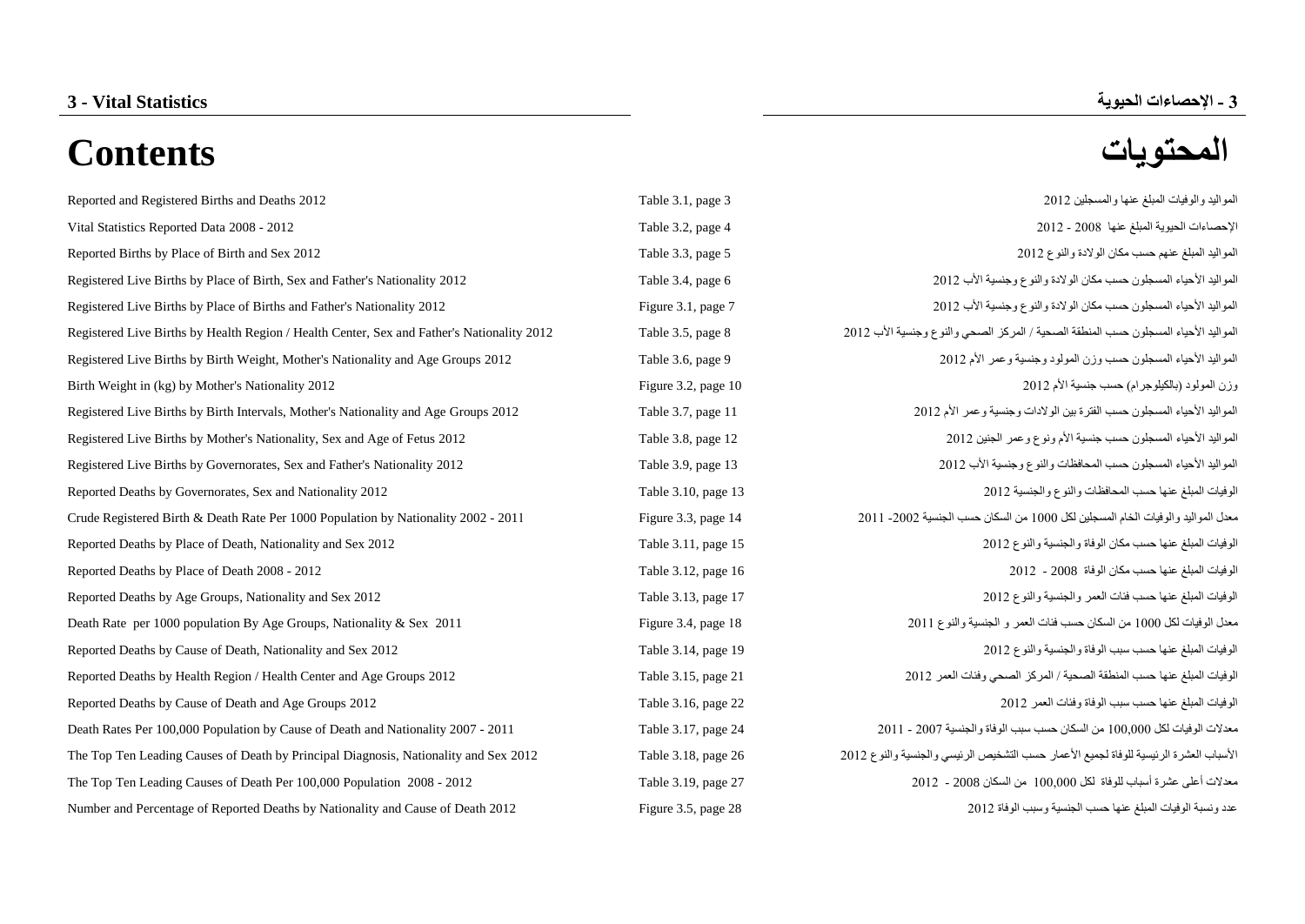# **اإلصطالحات Conventions**

Registered Births: are births registered at Births & Deaths Registration Office at Public Health Directorate when a birth certificate is sought for a child.

Birth and Deaths databases are live systems and registration and update could be any time, therefore, previous years published statistics are always reviewed and updated accordingly to reflect the actual status.

Muharraq Maternity Hospital closed in September 2012 and Sitra Maternity Hospital closed in October 2012.

Registration in this chapter covered the period from  $1<sup>st</sup>$  January 2012 to 31 $<sup>st</sup>$  August 2013 due to data</sup> cleansing and Analysis.

Still Birth : data was extracted direct from Birth and Deaths Office , except in 2012 as reported by the hospitals.

#### **Table 3.2**

1) To overcome the issue of under reporting and registration of infant deaths (Less than one year) since 2010 and maternal mortality since 2012 to calculate death rates in this table , data were based on two sources:

- a) Birth and Death Registration System database
- b) Salmaniya Medical Complex Discharges System (Deaths) database

2) Other tables regarding reported deaths referred to Birth and Death Registration database System only as previous years.

المواليد المبلغ عنهم : هم المواليد الذين تم اإلخطار عن والدتهم إلى مكتب تسجيل المواليد والوفيات بإدارة الصحة العامة . .Directorate Health Public at Office Registration Deaths & Births the to notified births are :Births Reported

المواليد المسجلين : هم المواليد الذين ولدوا وسجلوا في سنة ما إلصدار شهادة الميالد بمكتب قيد المواليد والوفيات بإدارة الصحة العامة .

أنظمة قواعد تسجيل المواليد والوفيات تعمل على تسجيل و تحديث البيانات بصورة دائمة كلما دعت الحاجة ، لذ يتم مراجعة وتحديث اإلحصاءات المنشورة للسنوات السابقة باستمرار لتعكس الحالة الفعلية .

تم اغالق مستشفى المحرق للوالدة في سبتمبر 2102 و مستشفى سترة للوالدة في أكتوبر 2102 .

تم اعتماد فترة التسجيل في هذا الفصل من 0 يناير 2102 ولغاية 10 أغسطس 2101 ، وذلك ليتسنى لنا غربلة وتحليــل البيانــات .

المواليد الموتى : تم اعتماد البيانات مباشرة من قسم المواليد والوفيات ، باستثناء عام 2102 حسب التبليغ عنها من قِبل المستشفيات .

#### **جدول 3.2**

0( الحتساب المعدالت في هذا الجدول ، وللتغلب على مشكلة عدم التبليغ عن وفيات الرضع لقسم تسجيل المواليد والوفيات بإدارة الصحة العامة منذ عام 2101 ، ووفيات االمومة في عام 2102 . فقد تم اعتماد مصدرين إلستكمال البيانات وهما كاآلتي :

- أ ( قاعدة بيانات نظام تسجيل المواليد والوفيات .
- ب( قاعدة بيانات نظام تسجيل المرخصين )المتوفين( من مجمع السلمانية الطبي .

2( تم عرض بقية جداول الوفيات المبلغ عنها إستناداَ على قاعدة بيانات نظام تسجيل المواليد والوفيات ، كما في األعوام السابقة.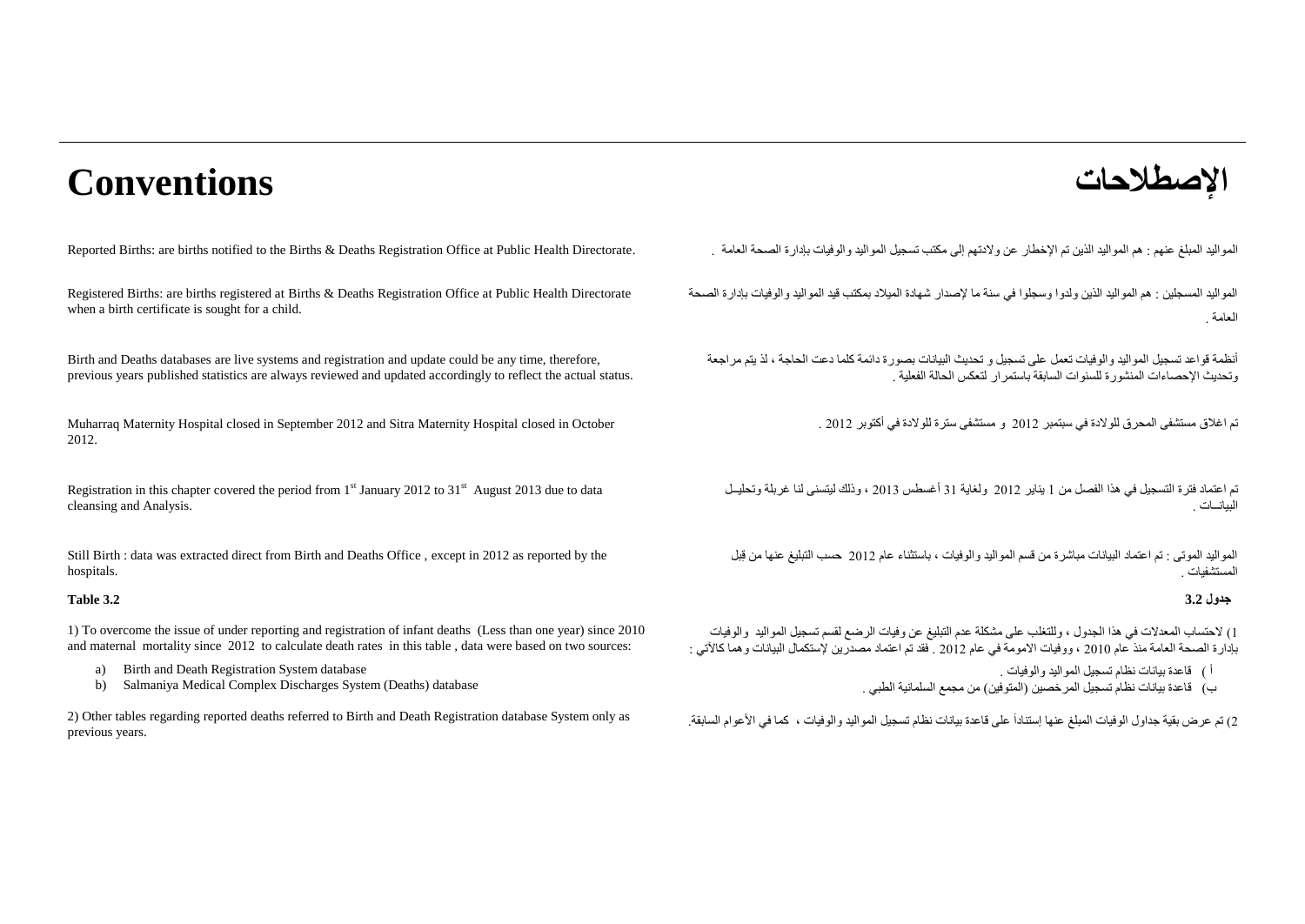<span id="page-2-0"></span>

|               |                   |              | Registered             |                      | المسجلين             | Reported               |                            |                |                    |            |          |          |
|---------------|-------------------|--------------|------------------------|----------------------|----------------------|------------------------|----------------------------|----------------|--------------------|------------|----------|----------|
|               | <b>Indicators</b> |              | الجملة<br><b>Total</b> | أننى<br>Female       | ذكر<br><b>Male</b>   | الجملة<br><b>Total</b> | غير مبين<br><b>Unknown</b> | أنشى<br>Female | ذكر<br><b>Male</b> |            | المؤشرات |          |
|               |                   | Live         | 18,992                 | 9,297                | 9,695                | 19,119                 |                            | 9,361          | الأحياء 9,758      |            |          |          |
| <b>Births</b> |                   | Still        | $\cdots$               | $\sim$ $\sim$ $\sim$ | $\sim$ $\sim$ $\sim$ | 125                    | 80                         | 28             |                    | الأموات 17 |          | المواليد |
|               |                   | <b>Total</b> | 18,992                 | 9,297                | 9,695                | 19,244                 | 80                         | 9,389          | الجملة 9,775       |            |          |          |
| Deaths        |                   |              | 2,392                  | 989                  | 1,403                | 2,613                  |                            | 1,063          | 1,549              |            |          | الوفيات  |

### **جدول 3.1 Table المواليد والوفيات المبلغ عنھا والمسجلين <sup>2012</sup> Reported and Registered Births and Deaths 2012**

ملاحظة : تم آخر تحديث للبيانات في سبتمبر 2013 .<br>ـ 2013 . 2013 . 2013 . 2013 . 2013 . 2019 . 2013 . 2014 . 2013 . 2014 . 2013 . 2014 . 2013 . 2014 . 2013 . 20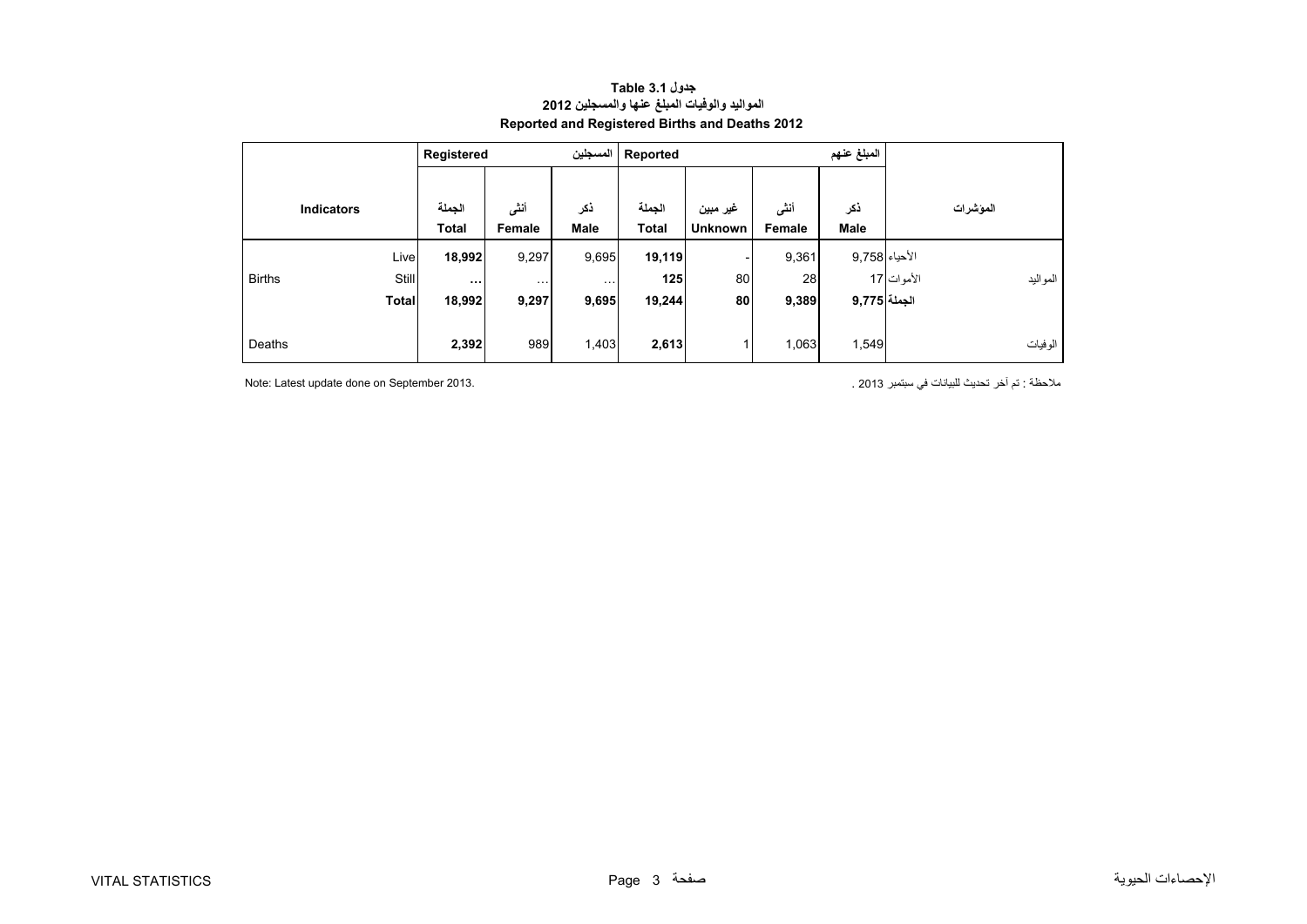#### **جدول 3.2 Table اإلحصاءات الحيوية المبلغ عنھا 2008 - 2012 Vital Statistics Reported Data 2008 - 2012**

<span id="page-3-0"></span>

| Indicator                                    | 2012             | 2011   | 2010   | 2009   | 2008   | الموشر                                                       |
|----------------------------------------------|------------------|--------|--------|--------|--------|--------------------------------------------------------------|
| <b>Number</b>                                |                  |        |        |        |        | العدد                                                        |
| Live births                                  | 19.119           | 17,573 | 18,150 | 17,718 | 16,975 | المواليد الأحياء                                             |
| Still births                                 | 125              | 140    | 104    | 95     | 112    | المواليد الموتي                                              |
| Total births (live & still births)           | 19.244           | 17.713 | 18.254 | 17,813 | 17.087 | جملة المواليد (المواليد الأحياء والأموات)                    |
| Premature births                             | 1.961            | 1.701  | 1.679  | 1.774  | 1.948  | المواليد الخدج                                               |
| Deaths among children < 5 Years              |                  |        |        |        |        | و فيات الأطفال دو ن الخامسة من العمر                         |
| < 7 days                                     | 49               | 39     | 51     | 35     |        | أقل من أسبوع 38                                              |
| 7 days to $<$ 4 wks                          | 31               | 31     | 25     | 21     |        | من أسبوع الى أقل من 4 أسابيع 15                              |
| 4 wks to $<$ 1 yr                            | 69               | 69     | 64     | 72     |        | من 4 أسابيع الى أقل من عام 74                                |
|                                              | 149<br>$< 1$ yr  | 139    | 140    | 128    |        | أقل من عام 127                                               |
|                                              | 24<br>$1-4$ yrs  | 33     | 30     | 25     |        | من عام الى 4 أعوام 33                                        |
|                                              | 173<br>$< 5$ yrs | 172    | 170    | 153    |        | أقل من 5 أعو ام 160                                          |
| Maternal deaths *                            |                  | 4      | 2      | 3      |        | وفيات الأمهات ما حول الولادة *                               |
| <b>Total deaths</b>                          | 2,613            | 2,528  | 2.401  | 2.387  | 2,390  | جملة الوفيات                                                 |
| Rates                                        |                  |        |        |        |        | المعدلات                                                     |
| Crude birth rate/1000 population             | 15.6             | 14.7   | 14.8   | 15.0   | 15.3   | معدل المواليد الخام لكل 1000 من السكان                       |
| Still birth rate/1000 births                 | 6.5              | 7.9    | 5.7    | 5.3    | 6.6    | معدل المواليد الموتے لکل 1000 مولود                          |
| Premature birth rate/1000 live births        | 102.6            | 96.8   | 92.5   | 100.1  | 114.8  | معدل المواليد الخدج لكل 1000 مولود حي                        |
| Sex ratio at birth : Male / (per 100 Female) | 104.2            | 103.9  | 102.6  | 104.7  | 104.2  | نسبة النوع عند الولادة : ذكر/ ( لكل 100 أنثى )               |
| Mean of life expectancy at birth             | 75.3             | 75.3   | 75.3   | 74.6   | 74.6   | منوسط نوقع الحياة عند الميلاد                                |
| Prenatal mortality rate/1000 births          | 9.0              | 10.1   | 8.5    | 7.3    | 8.8    | معدل وفيات الأجنة حول الولادة لكل 1000 مولود                 |
| Neonatal mortality rate/1000 live births     | 4.2              | 4.0    | 4.2    | 3.2    | 3.1    | معدل وفيات الأجنة المبكرة لكل 1000 مولود حي                  |
| Postneonatal mortality rate/1000 live births | 3.6              | 3.9    | 3.5    | 4.1    | 4.4    | معدل وفيات الأجنة المتأخرة لكل 1000 مولود حي                 |
| Infant mortality rate/1000 live births       | 7.8              | 7.9    | 7.7    | 7.2    | 7.5    | معدل وفيات الرضع لكل 1000 مولود حي                           |
| Under 5 yrs mortality/1000 live births       | 9.0              | 9.8    | 9.4    | 8.6    | 9.4    | معدل وفيات الأطفال أقل من 5 سنوات لكل 1000 مولود حي          |
| Under 5 yrs mortality/1000 child<5yrs old    | $\cdots$         | 1.9    | 1.9    | 1.8    | 2.0    | معدل وفيات الأطفال أقل من 5 سنوات لكل ألف طفل أقل من 5 سنوات |
| Maternal mortality rate/100,000 live births* | 26.2             | 22.8   | 11.0   | 16.9   | 17.7   | معدل وفيات الأمومة لكل 100.000 مولود حي*                     |
| Crude death rate/1000 population             | 2.1              | 2.1    | 2.0    | 2.0    | 2.2    | معدل الوفيات الخام لكل 1000 من السكان                        |

والوفيات بإدارة الصحة العامة منذ عام 2010 ، ووفيات الامومة منذ عام 2011 . فقد تم اعتماد صحام 2011 . فقد تم اعتماد 2011 . فقد تم اعتماد العامة منذ عام 2011 . فقد تم اعتماد العامة منذ عام 2011 . فقد تم اعتماد العامة المعدى مصدر ين الستكمال البيانات وھما كالآتي :sources : يحمدر بن إلستكمال البيانات وھما كالآتي :sources two sources t

1) قاعدة بيانات نظام تسجيل المواليد والوفيات .<br>1) Birth and Death Registration System database .

2) قاعدة بيانات نظام تسجيل المرخصين (المتوفين) من مجمع السلمانية الطبي للفئة العمرية الأقل من عام . Salmaniya Medical Complex Discharges System (Deaths) database for less than one year بينما تم تحليل وعرض بقية جداول الوفيات المبلغ عنھا إستناداَ على قاعدة بيانات نظام تسجيل المواليد Registration Death and Birth to referred deaths reported regarding tables other all While والوفيات فقط ، كما في الأعوام السابقة ، وللمزيد من المعلومات الرجوع للمصطلحات في بداية الفصل . convensions the to the convensions والوفيات فقط ، كما في الأعوام السابقة ، وللمرز من المعلومات الرجوع للمصطلحات في بداية الفصل used in this chapter.

\* تم تسجيل حالة وفاة لألمومة في الخارج في عام 2009 . . 2009 in abroad dead reported case maternal One\* مالحظات : : Notes

أ ) لاحتساب المعدلات في هذا الجدول ، وللتغلب على مشكلة عدم التبليغ عن وفيات الرضع لقسم تسجيل المواليد ( a) To overcome the issue of under reporting and registration of infant deaths (Less than one year) (هن الرضع لقسم تسج

جـ ) الوفيات تشمل بعض من الزوار . . visitors some include Deaths) c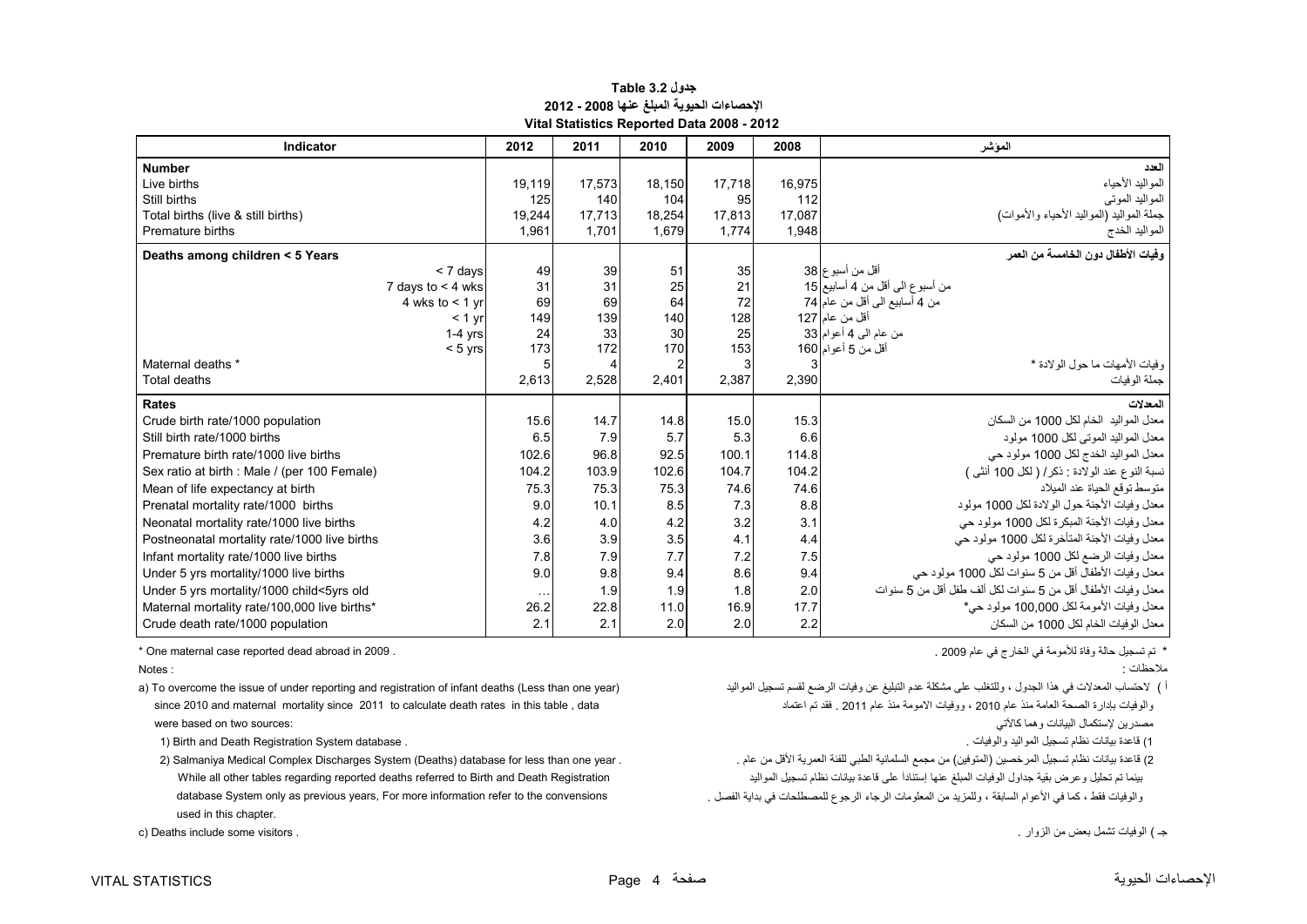#### **جدول 3.3 Table المواليد المبلغ عنھم حسب مكان الوالدة والنوع <sup>2012</sup> Reported Births by Place of Birth and Sex 2012**

<span id="page-4-0"></span>

|                                    | <b>Multiple Births</b> |                 | مواليد متعددة  | <b>Total Births</b> |        | جملة المواليد | <b>Still Births</b> |          | المواليد الموتى | <b>Live Births</b> |        | المواليد الأحياء |                                   |
|------------------------------------|------------------------|-----------------|----------------|---------------------|--------|---------------|---------------------|----------|-----------------|--------------------|--------|------------------|-----------------------------------|
|                                    |                        |                 |                |                     |        |               |                     |          |                 |                    |        |                  |                                   |
|                                    | توأم رباعي             | توأم ثلاثى      | توأم زوجي      | الجملة              | أنشى   | ذكر           | الجملة              | أنشى     | ذكر             | الجملة             | أنشى   | ذكر              |                                   |
| <b>Place of Birth</b>              | Quadruplets            | <b>Triplets</b> | <b>Twins</b>   | <b>Total</b>        | Female | Male          | <b>Total</b>        | Female   | Male            | <b>Total</b>       | Female | <b>Male</b>      | مكان الولادة                      |
| <b>MOH Hospitals</b>               |                        | 42              | 503            | 10,414              | 5,062  | 5,272         | 88                  | 5        | 3 <sup>1</sup>  | 10,326             | 5,057  | 5,269            | مستشفيات وزارة الصحة              |
| Salmaniya Medical Complex          |                        | 42              | 485            | 5,931               | 2,873  | 2,979         | 79                  | $\ldots$ | $\ldots$        | 5,852              | 2,873  | 2,979            | مجمع السلمانية الطبي              |
| Muharraq Maternity Hospital        |                        |                 | $\overline{2}$ | 767                 | 381    | 385           | 1                   | $\ldots$ | $\ldots$        | 766                | 381    | 385              | مستشفى المحرق للولادة             |
| Jidhafs Maternity Hospital         |                        |                 | 16             | 3,700               | 1,799  | 1,901         | 8                   | 5        | 3 <sup>1</sup>  | 3,692              | 1,794  | 1,898            | مستشفى جدحفص للولادة              |
| Sitra Maternity Hospital           |                        |                 |                | 16                  | 9      | 7             |                     |          |                 | 16                 | 9      | 7                | مستشفى سترة للولادة               |
| <b>Other Government Hospitals</b>  |                        |                 | 137            | 5,247               | 2,574  | 2,673         | 27                  | 16       | 11              | 5,220              | 2,558  | 2,662            | مؤسسات حكومية أخري                |
| <b>Military Hospital</b>           |                        |                 | 116            | 4,005               | 1,964  | 2,041         | 27                  | 16       | 11              | 3,978              | 1,948  | 2,030            | المستشفى العسكري                  |
| King Hamad University Hospital     |                        |                 | 21             | 1,242               | 610    | 632           |                     |          |                 | 1,242              | 610    | 632              | مستشفى الملك حمد الجامعي          |
| <b>Private Sector</b>              |                        |                 | 74             | 3,061               | 1,487  | 1,574         | 10                  |          | $\mathbf{3}$    | 3,051              | 1,480  | 1,571            | القطاع الخاص                      |
| International Hospital of Bahrain  |                        |                 | 8              | 145                 | 73     | 72            |                     |          |                 | 144                | 72     | 72               | مستشفى البحرين الدولي             |
| American Mission Hospital          |                        |                 | 6              | 589                 | 276    | 313           |                     |          |                 | 588                | 275    | 313              | مستشفى الأرسالية الأمريكية        |
| Awali Hospital                     |                        |                 |                | 171                 | 85     | 86            |                     |          |                 | 171                | 85     | 86               | مستشفى العوالي                    |
| Ibn Al-Nafees Hospital             |                        |                 | 8              | 466                 | 238    | 228           |                     |          | $\overline{a}$  | 463                | 237    | 226              | مستشفى إبن النفيس                 |
| <b>Bahrain Specialist Hospital</b> |                        |                 | 32             | 670                 | 321    | 349           |                     |          |                 | 669                | 321    | 348              | مستشفى البحرين التخصصي            |
| Noor Specialist Hospital           |                        |                 |                | 53                  | 24     | 29            |                     |          |                 | 53                 | 24     | 29               | مستشفى نور التخصصي                |
| Al-Hilal Hospital                  |                        |                 |                | 208                 | 107    | 101           |                     |          |                 | 206                | 105    | 101              | مستشفى الهلال                     |
| Al-Kindy Specialist Hospital       |                        |                 | $6 \,$         | 149                 | 67     | 82            |                     |          |                 | 148                | 66     | 82               | مستشفى الكندي التخصصي             |
| Royal Bahrain Hospital             |                        |                 | 12             | 609                 | 296    | 313           |                     |          |                 | 608                | 295    | 313              | مستشفى رويال البحرين              |
| <b>Private Health Centers</b>      |                        |                 |                |                     |        |               |                     |          |                 |                    |        | $\mathbf{1}$     | المراكز الصحية الخاصة             |
| At Home and On Route to Hospital   |                        |                 |                | 43                  | 20     | 23            |                     |          |                 | 43                 | 20     | 23               | في المنزل وفي الطريق الى المستشفى |
| <b>Other Places in Bahrain</b>     |                        |                 |                | 22                  | 12     | 10            |                     |          |                 | 22                 | 12     | 10               | أماكن أخرى في البحرين             |
| Born Abroad (Bahraini only)        |                        |                 | 19             | 457                 | 234    | 223           |                     |          |                 | 457                | 234    | 223              | في الخارج  ( للبحرينيين فقط )     |
| <b>Total</b>                       |                        | 55              | 733            | 19,244              | 9,389  | 9,775         | 125                 | 28       | 17              | 19,119             | 9,361  | 9,758            | الجملة                            |

Source : Births and Deaths Registration Office - Public Health Directorate. .العامة الصحة إدارة - والوفيات المواليد تسجيل مكتب : المصدر مالحظة : تم استخراج بيانات المواليد الموتى مباشرة من المستشفيات . . Hospitals from direct taken was data birth Still :Note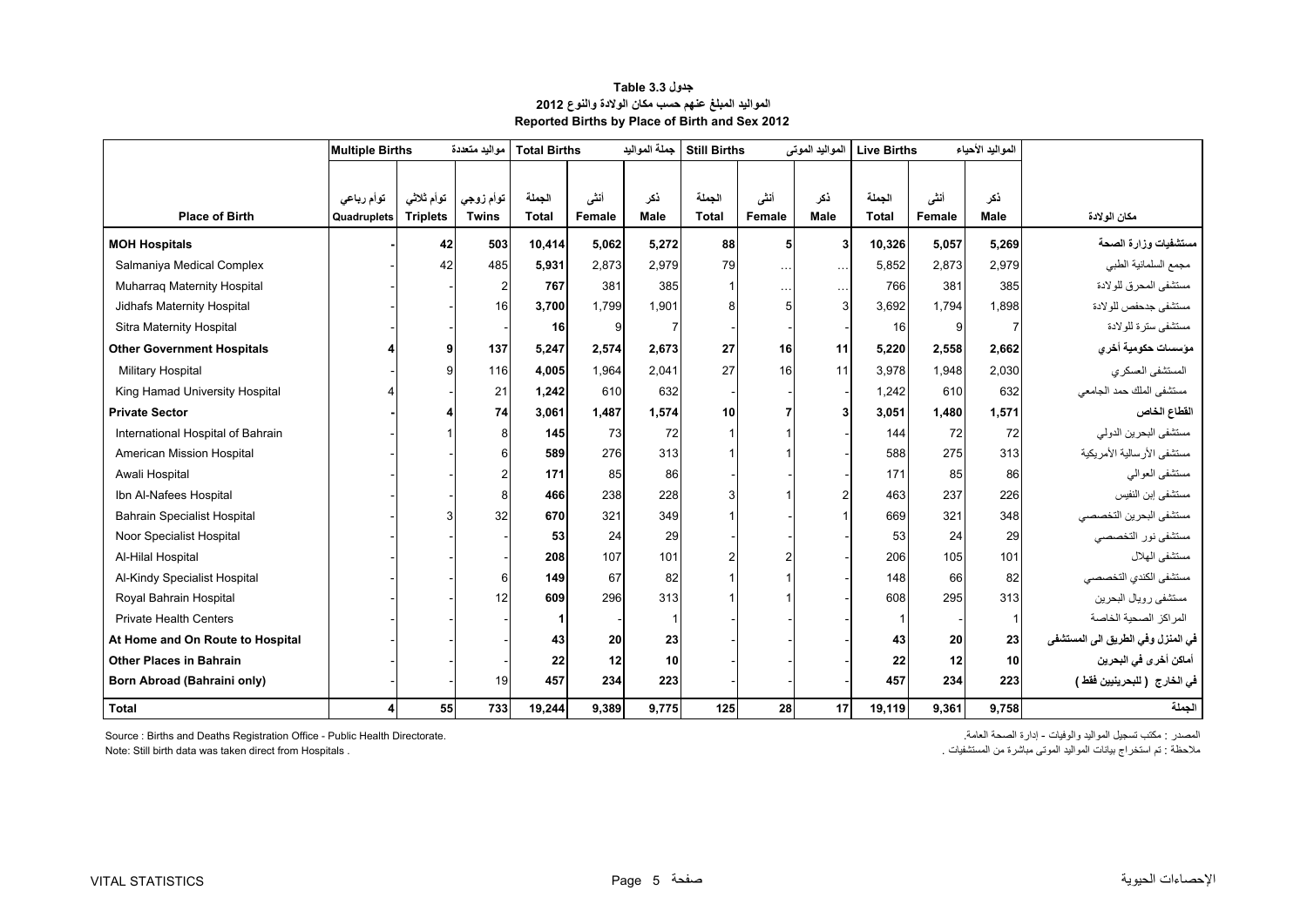# **جدول 3.4 Table المواليد األحياء المسجلون حسب مكان الوالدة والنوع وجنسية األب <sup>2012</sup> Registered Live Births by Place of Birth, Sex and Father's Nationality 2012**

<span id="page-5-0"></span>

|                                              | <b>Total</b>           |                | الجملة             | Non-Bahraini    |                       | غير بحريني         | <b>Bahraini</b>        |                | بحريني             |                                                |
|----------------------------------------------|------------------------|----------------|--------------------|-----------------|-----------------------|--------------------|------------------------|----------------|--------------------|------------------------------------------------|
| <b>Place of Birth</b>                        | الجملة<br><b>Total</b> | أننس<br>Female | نكر<br><b>Male</b> | الجملة<br>Total | أنشى<br><b>Female</b> | ذكر<br><b>Male</b> | الجملة<br><b>Total</b> | أننس<br>Female | ذكر<br><b>Male</b> | مكان الولادة                                   |
| <b>Ministry of Health</b>                    | 10,217                 | 5,004          | 5,213              | 2,264           | 1,084                 | 1,180              | 7,953                  | 3,920          | 4,033              | وزارة الصحة                                    |
| Salmaniya Medical Complex                    | 5765                   | 2830           | 2935               | 1.566           | 753                   | 813                | 4199                   | 2077           | 2122               | مجمع السلمانية الطبي                           |
| <b>Muharraq Maternity</b>                    | 759                    | 378            | 381                | 333             | 172                   | 161                | 426                    | 206            | 220                | مستشفى المحرق للولادة                          |
| Jidhafs Maternity                            | 3678                   | 1788           | 1890               | 364             | 159                   | 205                | 3314                   | 1629           | 1685               | مستشفى جدحفص للولادة                           |
| Sitra Maternity                              | 15                     | 8              | 7                  |                 |                       | -1                 | 14                     | 8              | 6                  | مستشفى سترة للولادة                            |
| <b>Other Government Hospitals</b>            | 5205                   | 2550           | 2655               | 1013            | 493                   | 520                | 4192                   | 2057           | 2135               | مؤسسات حكومية أخرى                             |
| <b>Military Hospital</b>                     | 3978                   | 1948           | 2030               | 616             | 297                   | 319                | 3362                   | 1651           | 1711               | المستشفى العسكرى                               |
| King Hamad University Hospital               | 1227                   | 602            | 625                | 397             | 196                   | 201                | 830                    | 406            | 424                | مستشفى الملك حمد الجامعي                       |
| <b>Private Sector</b>                        | 3.049                  | 1,478          | 1,571              | 964             | 464                   | 500                | 2,085                  | 1.014          | 1,071              | القطاع الخاص                                   |
| International Hospital of Bahrain            | 143                    | 71             | 72                 | 50              | 20                    | 30                 | 93                     | 51             | 42                 | مستشفى البحرين الدولي                          |
| American Mission Hospital                    | 588                    | 275            | 313                | 294             | 138                   | 156                | 294                    | 137            | 157                | مستشفى الأرسالية الأمريكية                     |
| Awali Hospital                               | 171                    | 85             | 86                 | 34              | 13                    | 21                 | 137                    | 72             | 65                 | مستشفى العوالمي                                |
| Ibn Al-Nafees Hospital                       | 463                    | 237            | 226                | 43              | 18                    | 25                 | 420                    | 219            | 201                | مستشفى إبن النفيس                              |
| <b>Bahrain Specialist Hospital</b>           | 668                    | 320            | 348                | 220             | 113                   | 107                | 448                    | 207            | 241                | مستشفى البحرين التخصصي                         |
| Noor Specialist Hospital                     | 53                     | 24             | 29                 | 4               | $\overline{2}$        | $\overline{2}$     | 49                     | 22             | 27                 | مستشفى نور التخصصي                             |
| Al-Hilal Hospital                            | 206                    | 105            | 101                | 154             | 76                    | 78                 | 52                     | 29             | 23                 | مستشفى الهلال                                  |
| Al-Kindy Specialist Hospital                 | 148                    | 66             | 82                 | 28              | 11                    | 17                 | 120                    | 55             | 65                 | مستشفى الكندي التخصصى                          |
| Royal Bahrain Hospital                       | 608                    | 295            | 313                | 137             | 73                    | 64                 | 471                    | 222            | 249                | مستشفى رويال البحرين                           |
| <b>Private Health Centers</b>                | -1                     |                |                    |                 |                       |                    | -1                     |                |                    | المراكز الصحية الخاصة                          |
| At Home and on Route to Hospital             | 42                     | 19             | 23                 | 5               | p                     | $\overline{2}$     | 37                     | 16             | 21                 | في المنزل وفي الطريق الى المستشفى              |
| <b>Other Places in Bahrain</b>               | 22                     | 12             | 10 <sup>1</sup>    | 9               | 6                     | 3                  | 13                     | 6              | $\overline{7}$     | أماكن أخر ى في البحرين                         |
| Born Abroad (Bahraini only)                  | 457                    | 234            | 223                | <b>NA</b>       | <b>NA</b>             | <b>NA</b>          | 457                    | 234            | 223                | في الخارج  ( للبحرينيين فقط )                  |
| Other Countries of Gulf Co-operation Council | 288                    | 147            | 141                | <b>NA</b>       | <b>NA</b>             | <b>NA</b>          | 288                    | 147            | 141                | الدول الأخرى لمجلس التعاون لدول الخليج العربية |
| <b>Other Arabic Countries</b>                | 79                     | 40             | 39                 | <b>NA</b>       | <b>NA</b>             | <b>NA</b>          | 79                     | 40             | 39                 | الدول العربية الأخرى                           |
| <b>Asian Countries</b>                       | 15                     | 11             | $\overline{4}$     | <b>NA</b>       | <b>NA</b>             | <b>NA</b>          | 15                     | 11             | $\overline{4}$     | الدول الأسيوية                                 |
| <b>European Countries</b>                    | 17                     | $\overline{7}$ | 10                 | <b>NA</b>       | <b>NA</b>             | <b>NA</b>          | 17                     | $\overline{7}$ | 10                 | الدول الأوروبية                                |
| <b>American Countries</b>                    | 31                     | 13             | 18                 | <b>NA</b>       | <b>NA</b>             | <b>NA</b>          | 31                     | 13             | 18                 | الأمريكتين                                     |
| <b>Other Countries</b>                       | 27                     | 16             | 11                 | <b>NA</b>       | <b>NA</b>             | <b>NA</b>          | 27                     | 16             | 11                 | دول أخرى                                       |
| <b>Total</b>                                 | 18,992                 | 9,297          | 9,695              | 4,255           | 2,050                 | 2,205              | 14,737                 | 7,247          | 7,490              | الجملة                                         |

Note: Data is based on Father's Nationality. . األب جنسية حسب البيانات : مالحظة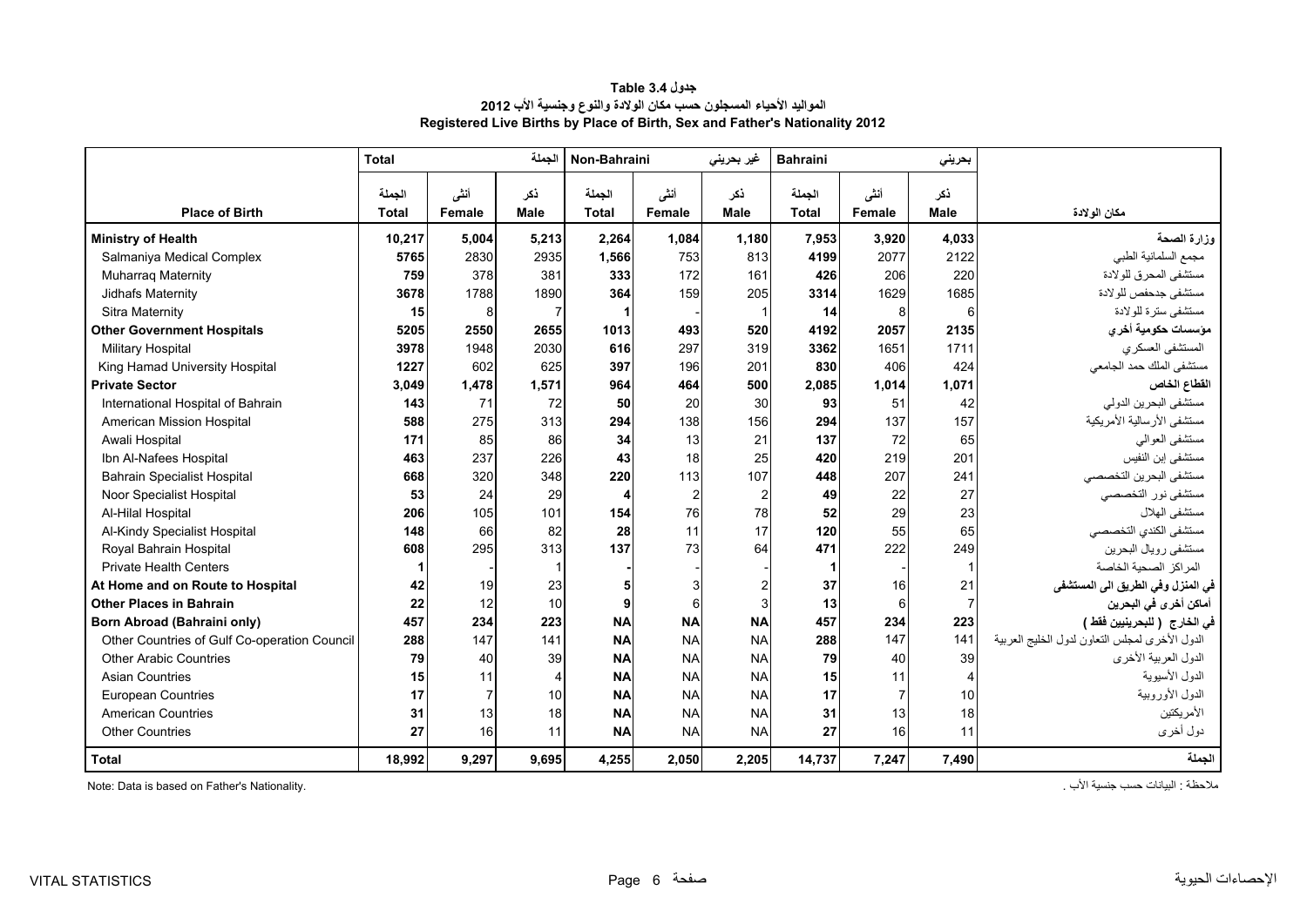**رسم بياني 3.1 Figure المواليد االحياء المسجلون حسب مكان الوالدة وجنسية األب <sup>2012</sup> Registered Live Births By Place of Birth & Father's Nationality 2012**

<span id="page-6-0"></span>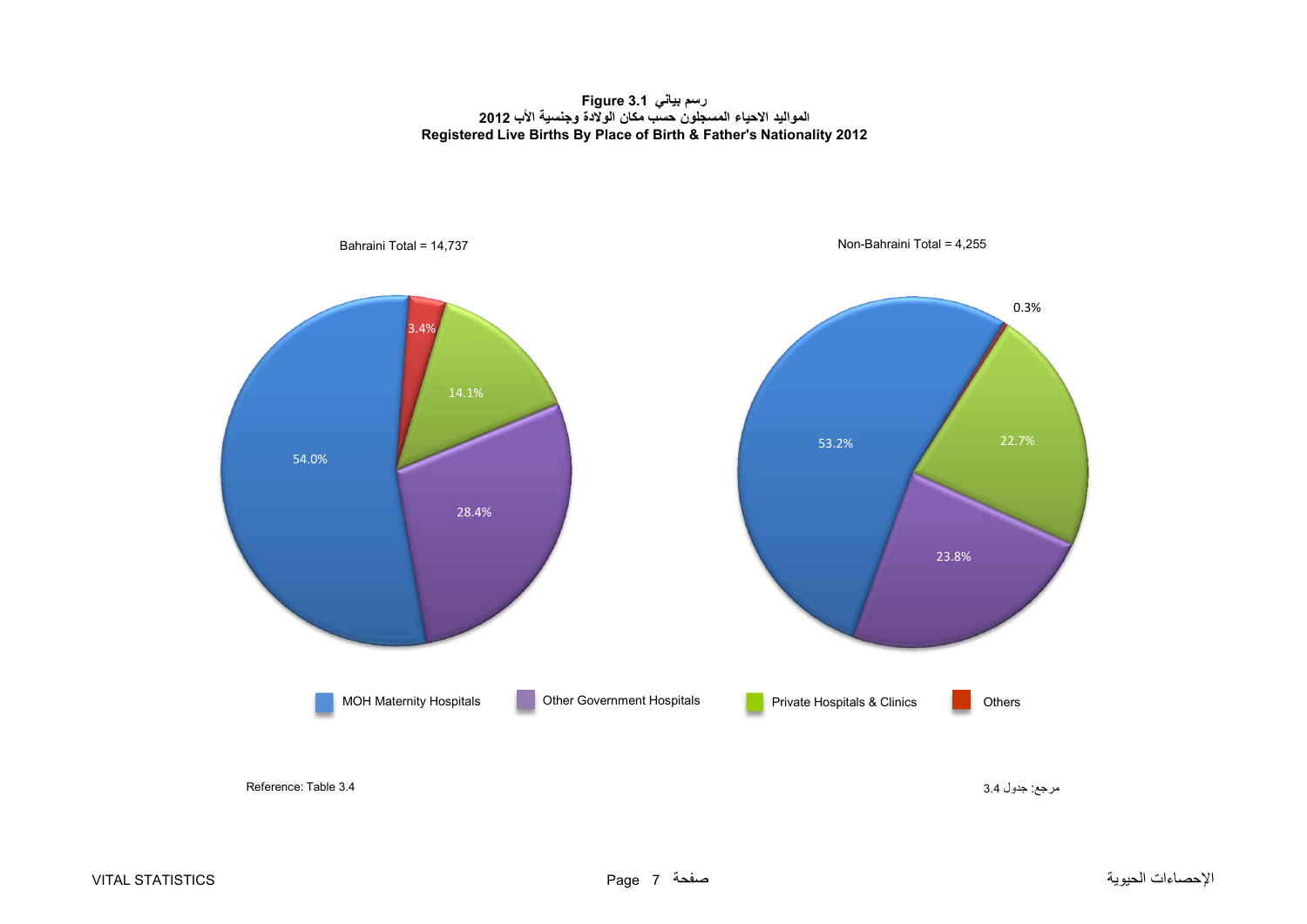<span id="page-7-0"></span>

|                                      | <b>Total</b> |           | الحملة      | Non-Bahraini |                | غیر بحرین <i>ی</i> | <b>Bahraini</b> |               | بحريني      |                               |
|--------------------------------------|--------------|-----------|-------------|--------------|----------------|--------------------|-----------------|---------------|-------------|-------------------------------|
|                                      | الجملة       | أننى      | ذكر         | الجملة       | أنشى           | ڏکر                | الجملة          | أننى          | ذكر         |                               |
| <b>Health Region / Health Center</b> | <b>Total</b> | Female    | <b>Male</b> | <b>Total</b> | Female         | Male               | <b>Total</b>    | <b>Female</b> | <b>Male</b> | المنطقة الصحية / المركز الصحى |
| <b>Health Region I</b>               | 3,437        | 1,703     | 1,734       | 898          | 460            | 438                | 2,539           | 1,243         | 1,296       | المنطقة الصحية الأولى         |
| Muharrag                             | 1,009        | 497       | 512         | 329          | 171            | 158                | 680             | 326           | 354         | المحرق                        |
| Sh.Salman                            | 878          | 437       | 441         | 360          | 191            | 169                | 518             | 246           | 272         | الشيخ سلمان                   |
| National Bank of Bahrain - Arad      | 475          | 230       | 245         | 40           | 18             | 22                 | 435             | 212           | 223         | بنك البحرين الوطني - عراد     |
| National Bank of Bahrain - Dair      | 369          | 185       | 184         | 11           | $\overline{7}$ | 4                  | 358             | 178           | 180         | بنك البحرين الوطني - الدير    |
| Bank of Bahrain & Kuwait - Hidd      | 706          | 354       | 352         | 158          | 73             | 85                 | 548             | 281           | 267         | بنك البحرين والكويت - الحد    |
| <b>Health Region II</b>              | 2,561        | 1,228     | 1,333       | 1,737        | 835            | 902                | 824             | 393           | 431         | المنطقة الصحبة الثانبة        |
| Naim                                 | 671          | 330       | 341         | 459          | 229            | 230                | 212             | 101           | 111         | النعيم                        |
| Ibn Sinna                            | 439          | 208       | 231         | 334          | 159            | 175                | 105             | 49            | 56          | ابن سينا                      |
| Sh.Sabah Al Salem                    | 940          | 459       | 481         | 553          | 263            | 290                | 387             | 196           | 191         | الشيخ صباح السالم             |
| Hoora                                | 511          | 231       | 280         | 391          | 184            | 207                | 120             | 47            | 73          | الحورة                        |
| <b>Health Region III</b>             | 5,763        | 2,831     | 2,932       | 550          | 229            | 321                | 5,213           | 2,602         | 2,611       | المنطقة الصحية الثالثة        |
| Isa Town                             | 1,800        | 860       | 940         | 262          | 96             | 166                | 1538            | 764           | 774         | مدينة عيسى                    |
| Jidhafs                              | 1,423        | 713       | 710         | 89           | 38             | 51                 | 1334            | 675           | 659         | جدحفص                         |
| Budayia                              | 1,388        | 690       | 698         | 143          | 70             | 73                 | 1245            | 620           | 625         | البديع                        |
| <b>Bilad Al Kadeem</b>               | 497          | 242       | 255         | 33           | 16             | 17                 | 464             | 226           | 238         | بلاد القديم                   |
| A' Ali                               | 655          | 326       | 329         | 23           | 9              | 14                 | 632             | 317           | 315         | عالى                          |
| <b>Health Region IV</b>              | 4,296        | 2,120     | 2,176       | 887          | 437            | 450                | 3,409           | 1,683         | 1,726       | المنطقة الصحية الرابعة        |
| Sitra                                | 706          | 349       | 357         | 17           | 6              | 11                 | 689             | 343           | 346         | ستر ۃ                         |
| Hamad Kanoo                          | 1,397        | 689       | 708         | 332          | 161            | 171                | 1065            | 528           | 537         | حمد کانو                      |
| East Riffa                           | 1,619        | 820       | 799         | 515          | 258            | 257                | 1104            | 562           | 542         | الرفاع الشرقي                 |
| Ahmed Ali Kanoo                      | 574          | 262       | 312         | 23           | 12             | 11                 | 551             | 250           | 301         | أحمد على كانو                 |
| <b>Health Region V</b>               | 2,927        | 1,412     | 1,515       | 179          | 87             | 92                 | 2,748           | 1,325         | 1,423       | لمنطقة الصحية الخامسة         |
| <b>Hamad Town</b>                    | 1,136        | 541       | 595         | 74           | 37             | 37                 | 1062            | 504           | 558         | مدبنة حمد                     |
| Mohammad Jassim Kanoo *              | 788          | 383       | 405         | 44           | 19             | 25                 | 744             | 364           | 380         | محمد جاسم كانو *              |
| Kuwait                               | 885          | 433       | 452         | 37           | 17             | 20                 | 848             | 416           | 432         | الكويت                        |
| Zallag                               | 118          | 55        | 63          | 24           | 14             | 10                 | 94              | 41            | 53          | الزلاق                        |
| Jaw & Asker Clinic *                 | <b>NA</b>    | <b>NA</b> | <b>NA</b>   | <b>NA</b>    | <b>NA</b>      | <b>NA</b>          | <b>NA</b>       | <b>NA</b>     | <b>NA</b>   | عيادة جو وعسكر *              |
| <b>Unknown</b>                       | 8            | 3         | 5           | 4            | 2              | $\overline{2}$     |                 |               | 3           | غير مبين                      |
| <b>Total</b>                         | 18.992       | 9,297     | 9.695       | 4,255        | 2,050          | 2,205              | 14,737          | 7,247         | 7,490       | الجملة                        |

**جدول 3.5 Table المواليد األحياء المسجلون حسب المنطقة الصحية / المركز الصحي والنوع وجنسية األب <sup>2012</sup> Registered Live Births by Health Region / Health Center, Sex and Father's Nationality 2012** 

\* Jaw and Asker Clinic Births registered at Mohammed Jassim Kanoo Health Center. كانو جالدة جو وعسكر بمركز محمد جاسم كانو جاسم كانو جاسم كانو عيادة مواليد عيادة مواليد عيادة مواطيد عيادة مواطيد عيادة مواطيد تسجيل مواليد ع

ملاحظة : البيانات حسب جنسية الأب .<br>ملاحظة : البيانات حسب جنسية الأب .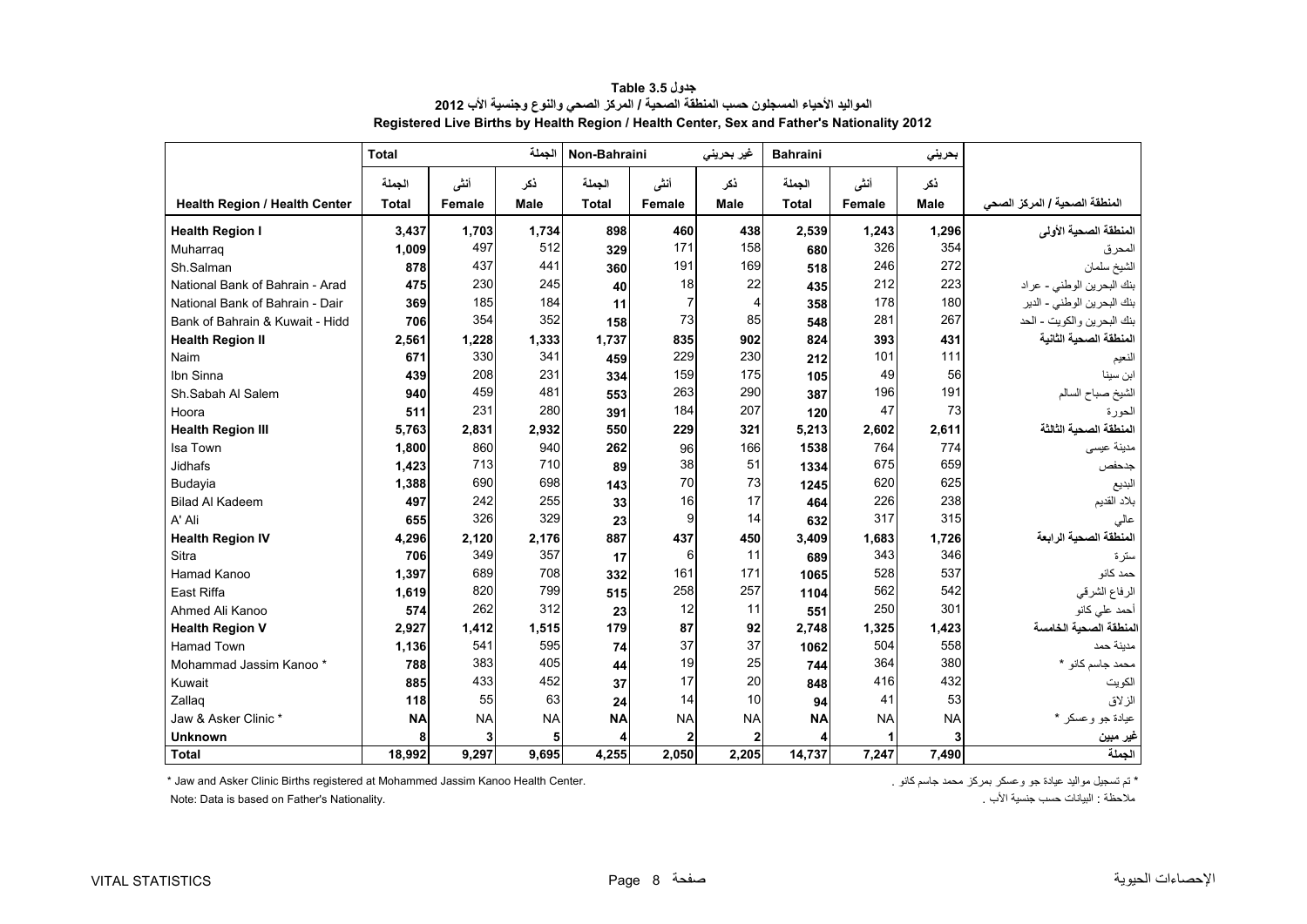<span id="page-8-0"></span>

|                              | الأم<br>Birth weight (kg)<br>وزن المولود بالكيلوجرام<br><b>Mother</b> |                     |                   |            |                                |             |                      |                |                            |                      |                      |                                 |  |
|------------------------------|-----------------------------------------------------------------------|---------------------|-------------------|------------|--------------------------------|-------------|----------------------|----------------|----------------------------|----------------------|----------------------|---------------------------------|--|
| الجملة<br><b>Total</b>       | غير مبين<br>Undete-<br>rmined                                         | $4.5+$              | $4.0+$            | $3.5+$     | $3.0+$                         | $2.5+$      | $2.0+$               | $1.5+$         | أقل من<br>Less than<br>1.5 | الجنسية              | <b>Nationality</b>   | فنات العمر<br><b>Age Groups</b> |  |
| 1                            |                                                                       |                     |                   |            |                                |             |                      |                |                            | - Bah<br>- Non-Bah   | بحريني<br>غير بحريني | أقل من 15 less than             |  |
| 296<br>223                   |                                                                       |                     | 4<br>6            | 32<br>35   | 130<br>97                      | 89<br>60    | 31<br>17             | 8<br>8         |                            | $2$ Bah<br>- Non-Bah | بحرينى<br>غير بحريني | $15 - 19$                       |  |
| 2,788<br>1,239               |                                                                       | 2<br>8              | 61<br>37          | 404<br>206 | 1199<br>592                    | 834<br>288  | 201<br>78            | 58<br>21       |                            | 29 Bah<br>9 Non-Bah  | بحرينى<br>غير بحريني | $20 - 24$                       |  |
| 4,151<br>2,118               |                                                                       | 16<br>9             | 127<br>89         | 731<br>394 | 1770<br>969                    | 1061<br>499 | 293<br>112           | 77<br>21       |                            | 75 Bah<br>25 Non-Bah | بحريني<br>غير بحريني | 25-29                           |  |
| 3,092<br>1,819               |                                                                       | 16<br>7             | 132<br>98         | 608<br>391 | 1244<br>814                    | 757<br>356  | 217<br>100           | 66<br>29       |                            | 52 Bah<br>24 Non-Bah | بحرينى<br>غير بحريني | 30-34                           |  |
| 1,701<br>813                 |                                                                       | 12<br>9             | 95<br>64          | 373<br>163 | 680<br>326                     | 373<br>176  | 106<br>49            | 33<br>14       |                            | 28 Bah<br>12 Non-Bah | بحريني<br>غير بحريني | 35-39                           |  |
| 461<br>202                   |                                                                       | 6<br>$\overline{c}$ | 24<br>10          | 101<br>44  | 183<br>89                      | 97<br>44    | 31<br>$\overline{7}$ | 9<br>4         |                            | 10 Bah<br>2 Non-Bah  | بحريني<br>غير بحريني | 40-44                           |  |
| 45<br>27                     |                                                                       |                     | 4<br>$\mathbf{1}$ | 8<br>5     | 21<br>11                       | 10<br>6     | 1<br>1               | $\overline{a}$ |                            | 1Bah<br>1 Non-Bah    | بحرينى<br>غير بحريني | 45-49                           |  |
| $\overline{\mathbf{c}}$<br>8 |                                                                       |                     |                   | 2          | $\mathbf{Z}$<br>$\overline{2}$ | 3           |                      |                |                            | -Bah<br>-Non-Bah     | بحريني<br>غير بحريني | $50+$                           |  |
| 4<br>$\mathbf 2$             |                                                                       |                     |                   | 1          | 4<br>$\mathbf{1}$              |             |                      |                |                            | -Bah<br>- Non-Bah    | بحريني<br>غير بحريني | Unknown                         |  |
| 12,540                       | $\overline{2}$                                                        | 52                  | 447               | 2,257      | 5,233                          | 3,221       | 880                  | 251            |                            | 197 Bah              | بحريني               |                                 |  |
| 6,452                        |                                                                       | 35                  | 305               | 1,241      | 2,901                          | 1,432       | 365                  | 100            |                            | 73 Non-Bah           | غير بحريني           | الجملة<br><b>Total</b>          |  |
| 18,992                       | 2                                                                     | 87                  | 752               | 3,498      | 8,134                          | 4,653       | 1,245                | 351            |                            | 270 Total            | الجملة               |                                 |  |

**جدول 3.6 Table المواليد األحياء المسجلون حسب وزن المولود وجنسية وعمر األم<sup>2012</sup> Registered Live Births by Birth Weight, Mother's Nationality and Age Groups 2012** 

Note: Data is based on Mother's Nationality. . األم جنسية حسب البيانات : مالحظة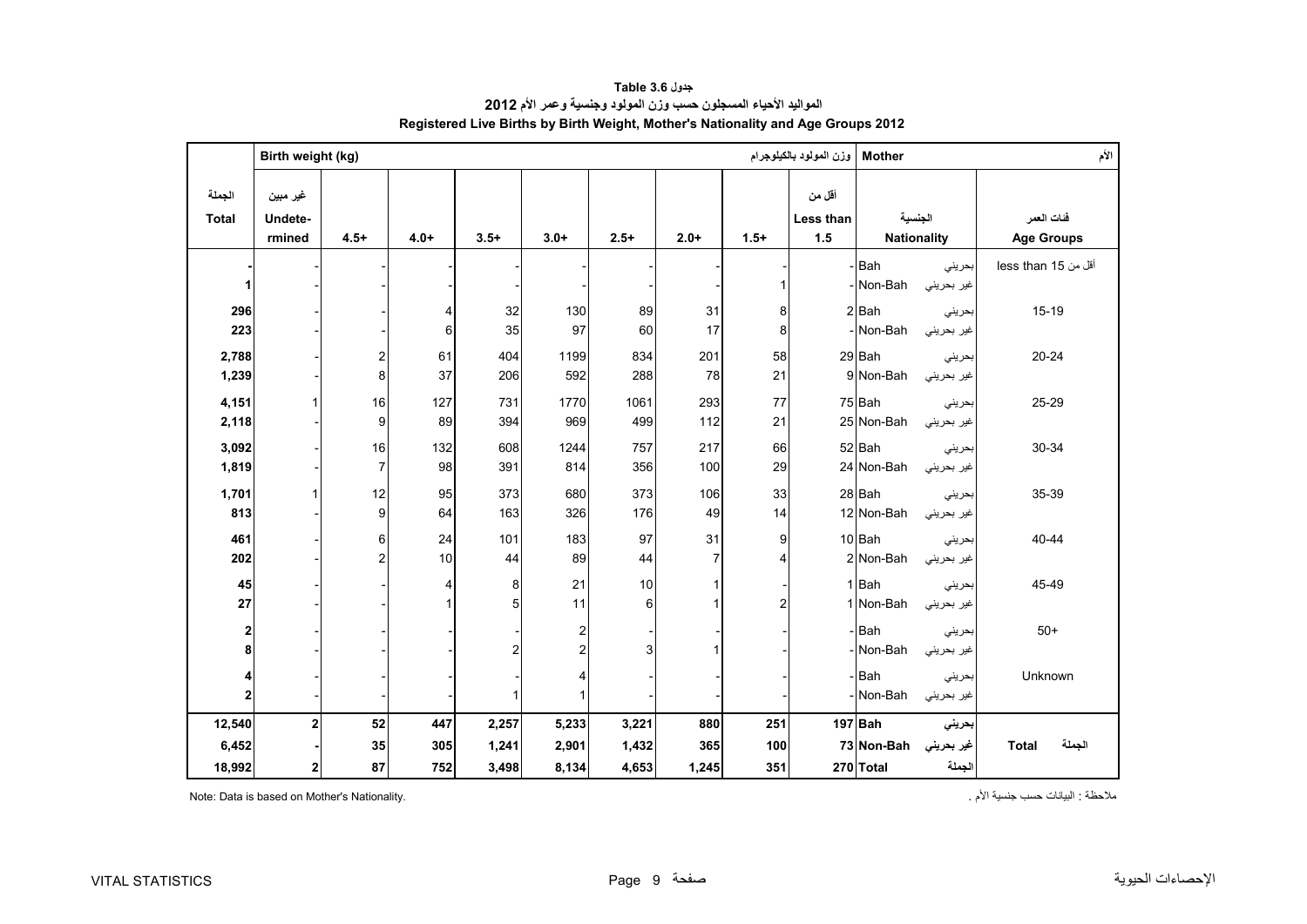#### **رسم بياني 3.2 Figure وزن المواليد ( بالكيلو جرام ) حسب جنسية األم <sup>2012</sup> Births Weight (kg) By Mother's Nationality 2012**

Percentage

<span id="page-9-0"></span>

Cumulative Percentage





Less than 1000 g (up to and including 999 g).





مرجع: جدول 3.6 3.6 Table :Reference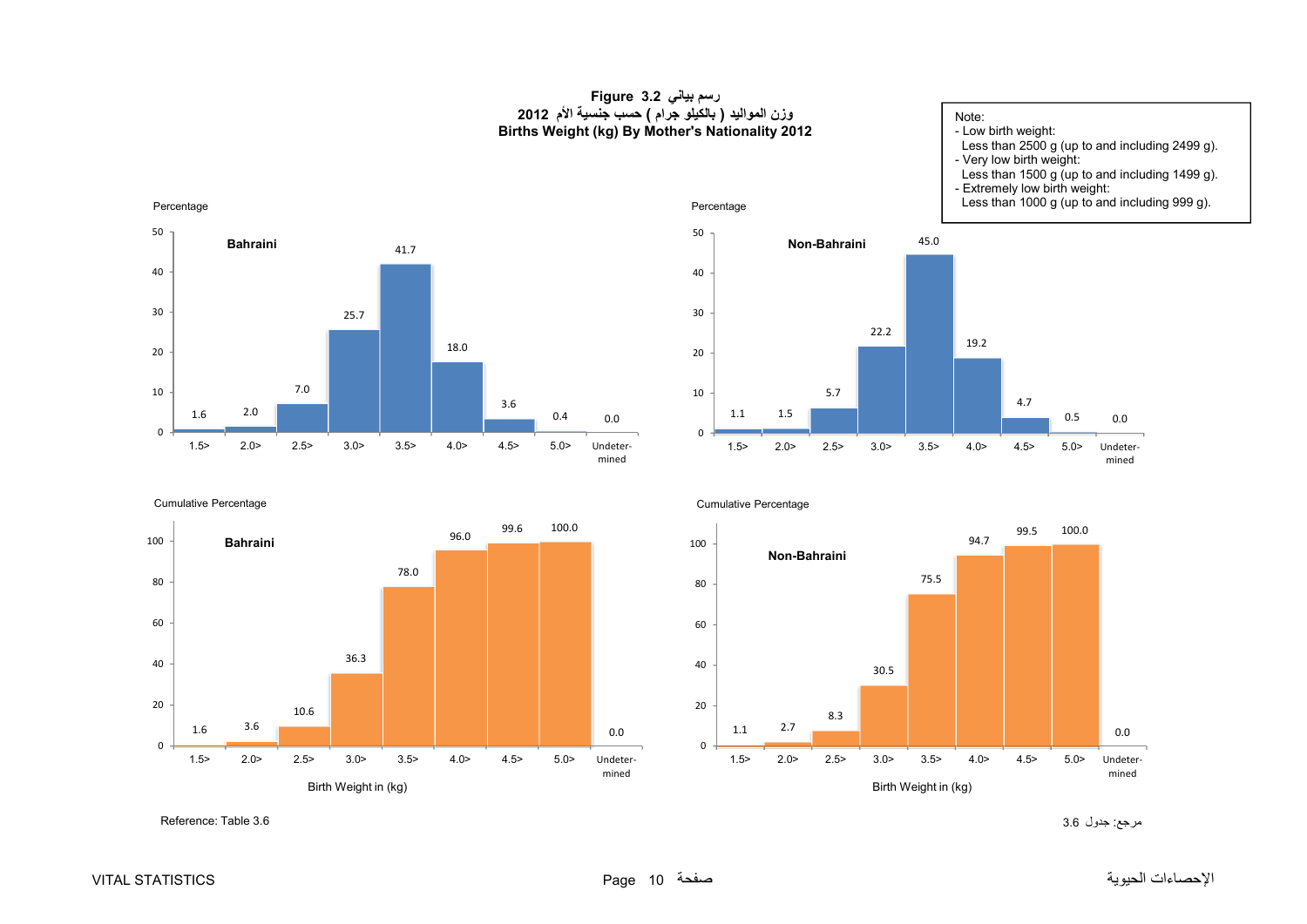<span id="page-10-0"></span>

|                        |                               |        | Interval between current delivery and previous pregnancy | الأم<br>الفترة بين الولادة الحالية والحمل السابق<br><b>Mother</b> |                         |       |       |       |                                     |                                          |                               |            |                                 |
|------------------------|-------------------------------|--------|----------------------------------------------------------|-------------------------------------------------------------------|-------------------------|-------|-------|-------|-------------------------------------|------------------------------------------|-------------------------------|------------|---------------------------------|
| الجملة<br><b>Total</b> | غير مبين<br>Undete-<br>rmined | $7+$   | $6+$                                                     | $5+$                                                              | $4+$                    | $3+$  | $2+$  | $1+$  | أقل من<br>Less than<br>$\mathbf{1}$ | الولادة<br>الأولى<br><b>1st Delivery</b> | الجنسية<br><b>Nationality</b> |            | فئات العمر<br><b>Age Groups</b> |
|                        |                               |        |                                                          |                                                                   |                         |       |       |       |                                     |                                          | - Bah                         | بحريني     | أقل من 15 less than             |
|                        |                               |        |                                                          |                                                                   |                         |       |       |       |                                     |                                          | 1 Non-Bah                     | غير بحريني |                                 |
| 296                    |                               |        |                                                          |                                                                   |                         | 3     | 8     | 34    |                                     |                                          | 249 Bah                       | بحريني     | $15-19$                         |
| 223                    |                               |        |                                                          |                                                                   |                         |       | 22    | 42    | $\overline{4}$                      |                                          | 153 Non-Bah                   | غير بحريني |                                 |
| 2,788                  | 14                            |        |                                                          | 15                                                                | 72                      | 191   | 314   | 355   | 19                                  | 1,804 Bah                                |                               | بحريني     | 20-24                           |
| 1,239                  | 6                             |        | 8                                                        | 14                                                                | 52                      | 102   | 225   | 266   | 8                                   |                                          | 557 Non-Bah                   | غیر بحرینی |                                 |
| 4,151                  | 23                            | 76     | 96                                                       | 244                                                               | 417                     | 677   | 781   | 617   | 20                                  | 1,200 Bah                                |                               | بحريني     | 25-29                           |
| 2,118                  | 8                             | $72\,$ | 62                                                       | 98                                                                | 158                     | 293   | 382   | 319   | 13                                  |                                          | 713 Non-Bah                   | غير بحريني |                                 |
| 3,092                  | 15                            | 290    | 202                                                      | 323                                                               | 460                     | 500   | 541   | 396   | 15                                  |                                          | 350 Bah                       | بحريني     | 30-34                           |
| 1,819                  | 16                            | 192    | 122                                                      | 138                                                               | 200                     | 259   | 289   | 228   |                                     |                                          | 374 Non-Bah                   | غير بحريني |                                 |
| 1,701                  |                               | 306    | 149                                                      | 200                                                               | 250                     | 255   | 239   | 173   | 3                                   |                                          | 125 Bah                       | بحريني     | 35-39                           |
| 813                    |                               | 153    | 60                                                       | 92                                                                | 87                      | 105   | 124   | 89    | 3                                   |                                          | 100 Non-Bah                   | غير بحريني |                                 |
| 461                    |                               | 158    | 31                                                       | 42                                                                | 45                      | 60    | 62    | 40    |                                     |                                          | 22 Bah                        | بحريني     | 40-44                           |
| 202                    |                               | 57     | 16                                                       | 13                                                                | 18                      | 25    | 26    | 25    |                                     |                                          | 22 Non-Bah                    | غیر بحرینی |                                 |
| 45                     |                               | 21     |                                                          | 4                                                                 | $\overline{\mathbf{4}}$ | 4     | 7     |       |                                     |                                          | $2$ Bah                       | بحريني     | 45-49                           |
| 27                     |                               | 8      |                                                          | $\mathfrak{p}$                                                    |                         | 6     | 3     |       |                                     |                                          | 1 Non-Bah                     | غير بحريني |                                 |
| $\mathbf{2}$           |                               |        |                                                          |                                                                   |                         |       |       |       |                                     |                                          | 1 Bah                         | بحريني     | $50+$                           |
|                        |                               | 6      |                                                          |                                                                   |                         |       |       |       |                                     |                                          | - Non-Bah                     | غير بحريني |                                 |
|                        |                               |        |                                                          |                                                                   |                         |       |       |       |                                     |                                          | 4 Bah                         | بحريني     | Unknown                         |
| $\overline{2}$         |                               |        |                                                          |                                                                   |                         |       |       |       |                                     |                                          | 2 Non-Bah                     | غير بحريني |                                 |
| 12,540                 | 54                            | 852    | 484                                                      | 828                                                               | 1,249                   | 1,690 | 1,952 | 1,616 | 58                                  | 3,757 Bah                                |                               | بحرينى     |                                 |
| 6,452                  | 31                            | 489    | 273                                                      | 357                                                               | 516                     | 791   | 1,072 | 971   | 29                                  |                                          | غير بحريني Non-Bah 1,923      |            | الجملة Total                    |
| 18,992                 | 85                            | 1,341  | 757                                                      | 1,185                                                             | 1,765                   | 2,481 | 3,024 | 2,587 | 87                                  |                                          | 5,680 Total                   | الجملة     |                                 |

**جدول 3.7 Table المواليد األحياء المسجلون حسب الفترة بين الوالدات وجنسية وعمر األم <sup>2012</sup> Registered Live Births by Birth Intervals, Mother's Nationality and Age Groups 2012** 

ملاحظة : البيانات حسب جنسية الأم . البيانات حسب جنسية الأم جنسية الأم جنسية الأم جنسية الأم جنسية الأم . البيا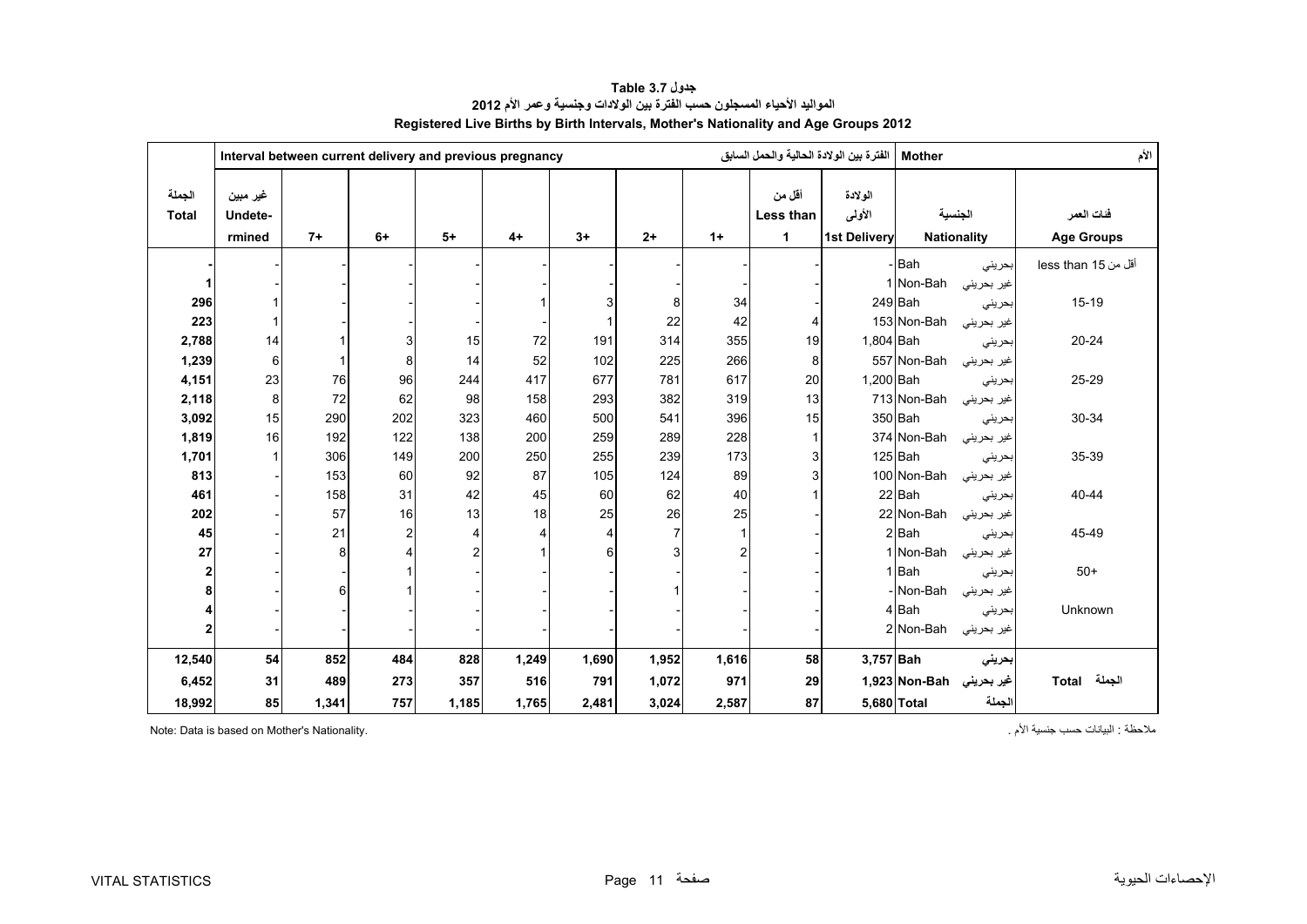<span id="page-11-0"></span>

| <b>Total</b> |               | الجملة      | Non-Bahraini |                         | غیر بحرینی  | <b>Bahraini</b> |               | بحريني      |                        |
|--------------|---------------|-------------|--------------|-------------------------|-------------|-----------------|---------------|-------------|------------------------|
|              |               |             |              |                         |             |                 |               |             |                        |
| الجملة       | أنشى          | ذكر         | الجملة       | أننسى                   | ذكر         | الجملة          | أننى          | ذكر         | عمر الجنين (بالأسابيع) |
| <b>Total</b> | <b>Female</b> | <b>Male</b> | <b>Total</b> | Female                  | <b>Male</b> | <b>Total</b>    | <b>Female</b> | <b>Male</b> | Age of Fetus (weeks)   |
| 108          | 44            | 64          | 31           | 13                      | 18          | 77              | 31            | 46          | less than 28 weeks     |
| 48           | 20            | 28          | 11           | 6                       | 5           | 37              | 14            | 23          | 28                     |
| 38           | 15            | 23          | 12           | 6                       | 6           | 26              | 9             | 17          | 29                     |
| 40           | 13            | 27          | 15           | $\overline{\mathbf{c}}$ | 13          | 25              | 11            | 14          | 30                     |
| 70           | 34            | 36          | 20           | 8                       | 12          | 50              | 26            | 24          | 31                     |
| 90           | 37            | 53          | 26           | 10                      | 16          | 64              | 27            | 37          | 32                     |
| 132          | 65            | 67          | 35           | 19                      | 16          | 97              | 46            | 51          | 33                     |
| 229          | 114           | 115         | 73           | 33                      | 40          | 156             | 81            | 75          | 34                     |
| 288          | 127           | 161         | 97           | 43                      | 54          | 191             | 84            | 107         | 35                     |
| 918          | 434           | 484         | 268          | 128                     | 140         | 650             | 306           | 344         | 36                     |
| 2,130        | 963           | 1,167       | 671          | 322                     | 349         | 1,459           | 641           | 818         | 37                     |
| 4,175        | 2,047         | 2,128       | 1,382        | 672                     | 710         | 2,793           | 1,375         | 1,418       | 38                     |
| 5,008        | 2,481         | 2,527       | 1,662        | 817                     | 845         | 3,346           | 1,664         | 1,682       | 39                     |
| 5,718        | 2,903         | 2,815       | 2,149        | 1,078                   | 1,071       | 3,569           | 1,825         | 1,744       | 40 & over              |
| 18,992       | 9,297         | 9,695       | 6,452        | 3,157                   | 3,295       | 12,540          | 6,140         | 6,400       | الجملة<br><b>Total</b> |

**جدول 3.8 Table المواليد األحياء المسجلون حسب جنسية األم ونوع وعمرالجنين <sup>2012</sup> Registered Live Births by Mother's Nationality, Sex and Age of Fetus 2012**

Note: Data is based on Mother's Nationality. . األم جنسية حسب البيانات : مالحظة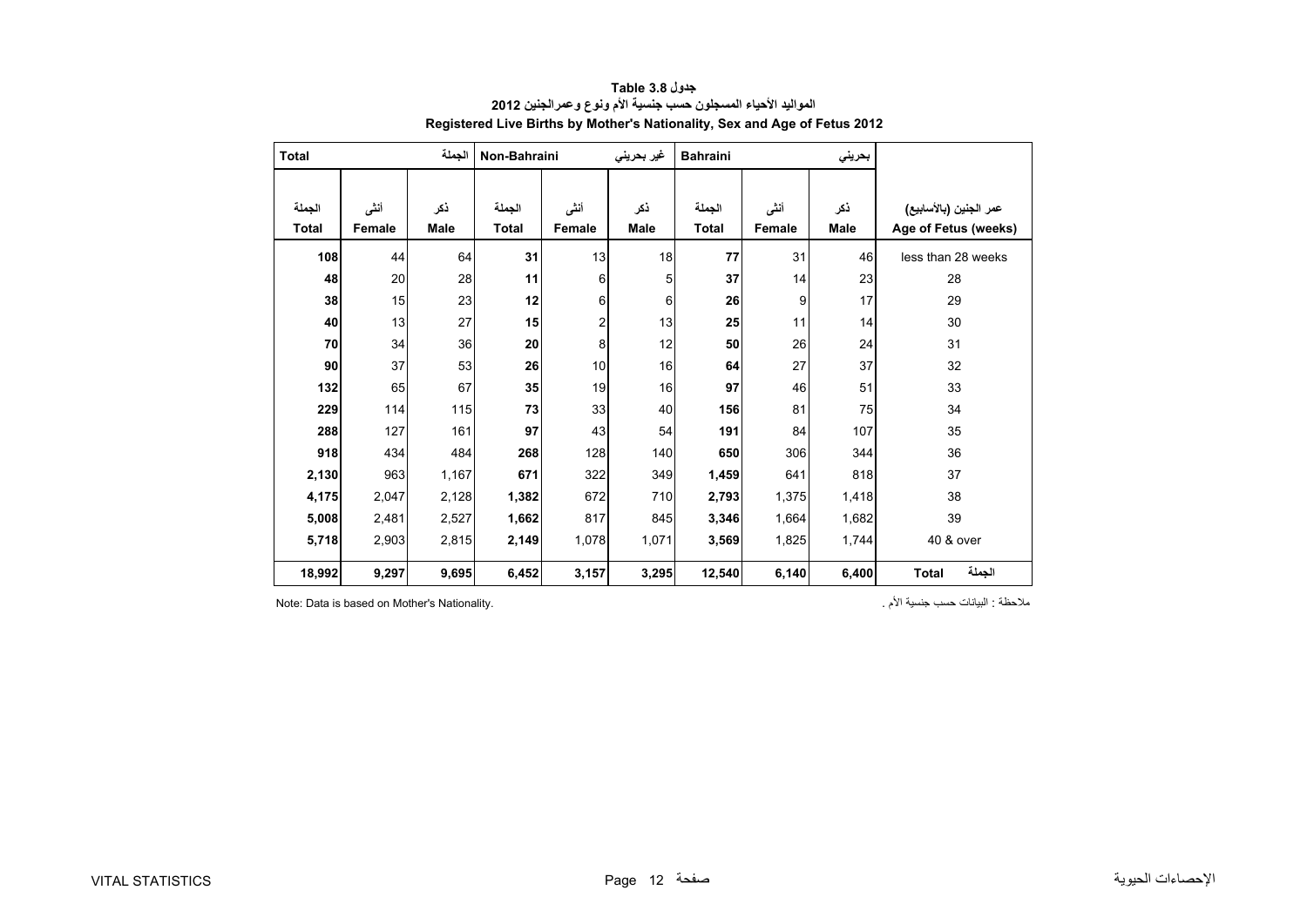# <span id="page-12-0"></span>**بحريني Bahraini غير بحريني Bahraini-Non الجملة Total**  ذكر | أنثى | الجملة | ذكر | أنثى |غير معرف| الجملة | ذكر | أنثى |غير معرف| الجملة Governorate | Total Unknown Female | Male | Total Unknown Female | Male | Total | Female | Male **المحافظة** العاصمة 705 666 **1,371** 929 855 - **1,784** 1,634 1,521 - **3,155** Capital الوسطى 2,217 2,152 **4,369** 344 284 - **628** 2,561 2,436 - **4,997** Central المحرق 1,296 1,243 **2,539** 438 460 - **898** 1,734 1,703 - **3,437** Muharraq الشمالية 2,673 2,598 **5,271** 199 181 - **380** 2,872 2,779 - **5,651** Northern الجنوبية 596 587 **1,183** 293 268 - **561** 889 855 - **1,744** Southern غير مبين 3 1 **4** -22 **4** -35 **8** Undetermined **الجملة**Total | 18,992 | -| 9,297 |9,695 |4,255 | - 2,050 |2,205 14,737 |7,247 |7,490

#### **جدول 3.9 Table المواليد األحياء المسجلون حسب المحافظات والنوع وجنسية األب <sup>2012</sup> Registered Live Births by Governorates, Sex and Father's Nationality 2012**

Note: Data is based on Father's Nationality. . األب جنسية حسب البيانات : مالحظة

|              | <b>Total</b>    |                            |                 | الحملة             | Non-Bahraini           |                            |                | غير بحريني<br><b>Bahraini</b> |                        |                | بحرينى      |          |
|--------------|-----------------|----------------------------|-----------------|--------------------|------------------------|----------------------------|----------------|-------------------------------|------------------------|----------------|-------------|----------|
| Governorate  | الجملة<br>Total | غير معرف<br><b>Unknown</b> | أننى<br>Female  | ذكر<br><b>Male</b> | الجملة<br><b>Total</b> | غير معرف<br><b>Unknown</b> | أننس<br>Female | ذكر<br>Male                   | الجملة<br><b>Total</b> | أنشى<br>Female | ذكر<br>Male | المحافظة |
| Capital      | 525             |                            | 207             | 318                | 184                    |                            | 35             | 149                           | 341                    | 172            | 169         | العاصمة  |
| Central      | 756             |                            | 307             | 449                | 121                    |                            | 29             | 92                            | 635                    | 278            | 357         | الوسطى   |
| Muharraq     | 482             |                            | 204             | 277                | 70                     |                            | 22             | 47                            | 412                    | 182            | 230         | المحرق   |
| Northern     | 641             |                            | 283             | 358                | 59                     |                            | 25             | 34                            | 582                    | 258            | 324         | الشمالية |
| Southern     | 146             |                            | 44              | 102                | 56                     |                            | 10             | 46                            | <b>90</b>              | 34             | 56          | الجنوبية |
| Undetermined | 63              |                            | 18 <sub>1</sub> | 45                 | 62                     |                            | 18             | 44                            |                        |                |             | غير مبين |
| <b>Total</b> | 2,613           |                            | 1,063           | 1,549              | 552                    |                            | 139            | 412                           | 2,061                  | 924            | 1,137       | الجملة   |

# **Reported Deaths by Governorates, Sex and Nationality 2012 جدول 3.10 Table الوفيات المبلغ عنھا حسب المحافظات والنوع والجنسية <sup>2012</sup>**

مالحظات : الوفيات تشمل بعض من الزوار . . visitors some include Deaths :Notes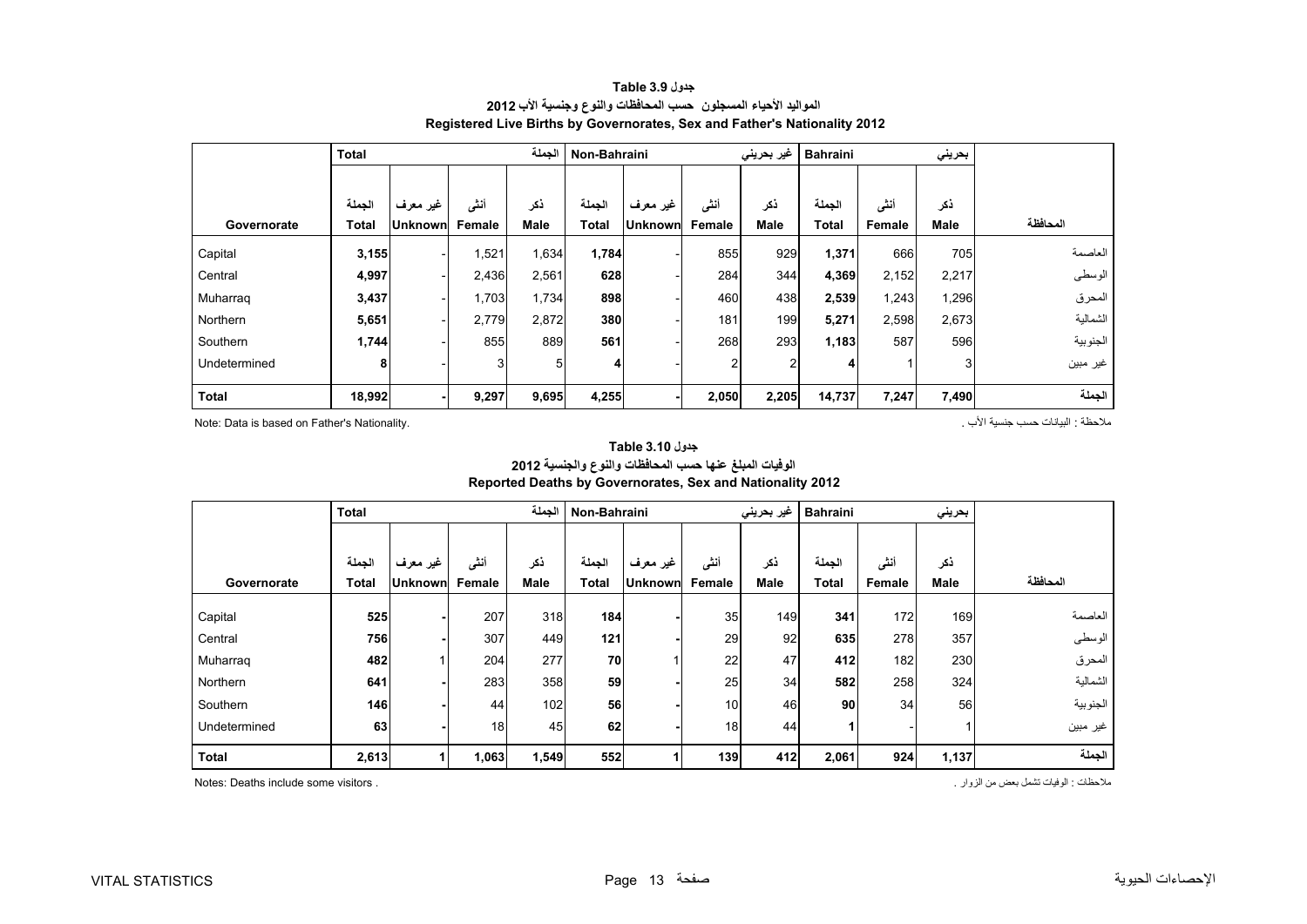**رسم بياني 3.3 Figure معدل المواليد والوفيات الخام المسجلين لكل <sup>1000</sup> من السكان حسب الجنسية 2002 - <sup>2011</sup> Crude Registered Birth & Death Rate Per 1000 Population by Nationality 2002 - 2011**

<span id="page-13-0"></span>

ملاحظة : المواليد المسجلين حسب جنسية الأب جنسية الأسبطيين حسب المسجلين حسب المسجلين حسب المسجلين حسب المسجلين حسب المسجلين حسب المسجلين حسب المسجلين حسب المسجلين حسب المسجلين حسب المسجلين حسب المسجلين المسجلين المسجلين ال

مرجع: جدول 3.9 <sup>و</sup> 3.10 <sup>و</sup> 2.2 . . 2.2 , 3.10 3.9, Table :Reference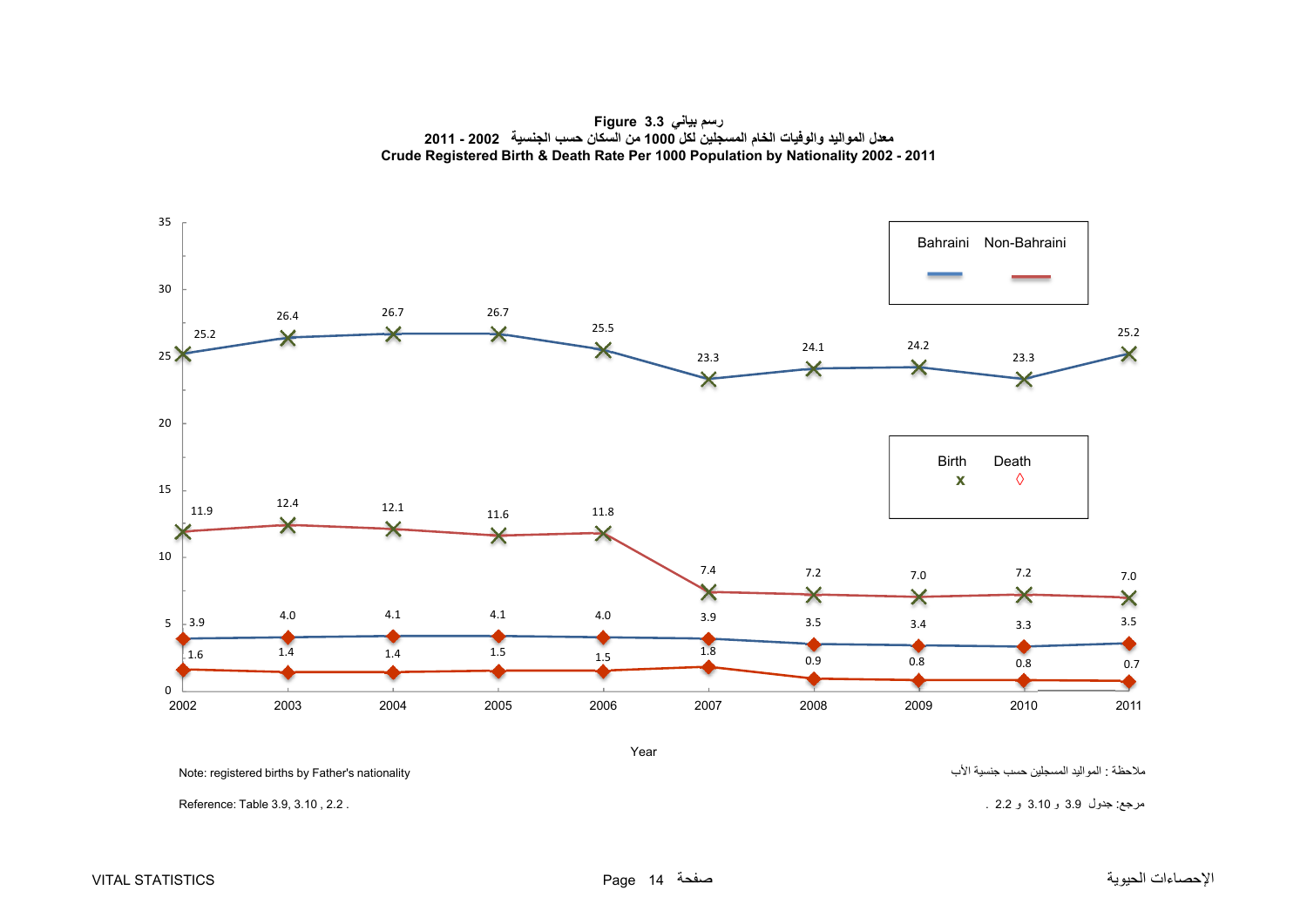<span id="page-14-0"></span>

|                                              | <b>Total</b>             |                |                | الجملة | Non-Bahraini |                |           | غير بحريني  | <b>Bahraini</b><br>بحريني |        |             |                                                |
|----------------------------------------------|--------------------------|----------------|----------------|--------|--------------|----------------|-----------|-------------|---------------------------|--------|-------------|------------------------------------------------|
|                                              | الجملة                   | غیر معرف       | أننى           | نكر    | الجملة       | غير معرف       | أننى      | نكر         | الجملة                    | أنشى   | نكر         |                                                |
| <b>Place of Death</b>                        | <b>Total</b>             | <b>Unknown</b> | Female         | Male   | <b>Total</b> | <b>Unknown</b> | Female    | <b>Male</b> | <b>Total</b>              | Female | <b>Male</b> | مكان الوفاة                                    |
| <b>Ministry of Health Hospitals</b>          | 1,269                    |                | 577            | 692    | 193          |                | 68        | 125         | 1,076                     | 509    | 567         | وزارة الصحة                                    |
| Salmaniya Medical Complex                    | 1,244                    |                | 568            | 676    | 187          |                | 66        | 121         | 1.057                     | 502    | 555         | مجمع السلمانية الطبي                           |
| Psychiatric Hospital                         |                          |                |                |        |              |                |           |             |                           |        |             | مستشفى الطب النفسى                             |
| Jidhafs Maternity Hospital                   |                          |                |                |        |              |                |           |             |                           |        |             | مستشفى جدحفص للولادة                           |
| Muharraq Maternity Hospital                  |                          |                |                |        |              |                |           |             |                           |        |             | مستشفى المحرق للولادة                          |
| Sitra Maternity Hospital                     |                          |                |                |        |              |                |           |             |                           |        |             | مستشفى ستر ة للو لادة                          |
| <b>Health Centers</b>                        | 17                       |                |                | 14     |              |                |           |             | 12                        |        | 10          | المراكز الصحية                                 |
| <b>Other Government Hospitals</b>            | 331                      |                | 165            | 166    | 40           |                | 23        | 17          | 291                       | 142    | 149         | مؤسسات حكومية أخر ي                            |
| <b>Military Hospital</b>                     | 315                      |                | 157            | 158    | 37           |                | 21        | 16          | 278                       | 136    | 142         | المستشفى العسكري                               |
| King Hamad University Hospital               | 15                       |                |                |        |              |                |           |             | 12                        |        | -7          | مستشفى الملك حمد الجامعي                       |
| Isa Town Geriatric Hospital                  | $\overline{\phantom{a}}$ |                |                |        |              |                |           |             |                           |        |             | مستشفى رعاية المسنين بمدينة عيسى               |
| <b>Private Sector</b>                        | 58                       |                | 29             | 29     | 16           |                |           | 10          | 42                        | 23     | 19          | القطاع الخاص                                   |
| Private Clinics & Polyclinics                |                          |                |                |        |              |                |           |             |                           |        |             | العبادات والمجمعات الخاصبة                     |
| American Mission Hospital                    |                          |                |                |        |              |                |           |             |                           |        |             | مستشفى الأرسالية الأمريكية                     |
| Awali Hospital                               |                          |                |                |        |              |                |           |             |                           |        |             | مستشفى العوالي                                 |
| Ibn Al-Nafees Hospital                       |                          |                |                |        |              |                |           |             |                           |        |             | مستشفى إبن النفيس                              |
| International Hospital of Bahrain            | 18                       |                |                | 12     |              |                |           |             |                           |        |             | مستشفى البحرين الدولمي                         |
| <b>Bahrain Specialist Hospital</b>           | 10                       |                |                |        |              |                |           |             |                           |        |             | مستشفى البحرين التخصصي                         |
| Al-Hilal Hospital                            |                          |                |                |        |              |                |           |             |                           |        |             | مستشفى الهلال                                  |
| Noor Specialist Hospital                     |                          |                |                |        |              |                |           |             |                           |        |             | مستشفى نور التخصصي                             |
| Al-Kindy Specialist Hospital                 |                          |                |                |        |              |                |           |             |                           |        |             | مستشفى الكندى التخصصىي                         |
| Royal Bahrain Hospital                       |                          |                |                |        |              |                |           |             |                           |        |             | مستشفى رويال البحرين                           |
| Al-Amal Hospital                             |                          |                |                |        |              |                |           |             |                           |        |             | مستشفى الامل                                   |
| At Home and on Route to Hospital             | 460                      |                | 172            | 287    | 96           |                | 23        | 72          | 364                       | 149    | 215         | في المنزل وفي الطريق الى المستشفى              |
| <b>Other Places in Bahrain</b>               | 385                      |                | 80             | 305    | 207          |                | 19        | 188         | 178                       | 61     | 117         | أماكن أخر ى في البحرين                         |
| Abroad (Bahraini only)                       | 110                      |                | 40             | 70     | <b>NA</b>    | <b>NA</b>      | <b>NA</b> | <b>NA</b>   | 110                       | 40     | 70          | في الخارج ( للبحرينيين فقط )                   |
| Other Countries of Gulf Co-operation Council | 37                       |                | 16             | 21     | <b>NA</b>    | <b>NA</b>      | <b>NA</b> | <b>NA</b>   | 37                        | 16     | 21          | الدول الأخرى لمجلس التعاون لدول الخليج العربية |
| <b>Other Arabic Countries</b>                | 18                       |                | 5 <sub>5</sub> | 13     | <b>NA</b>    | <b>NA</b>      | <b>NA</b> | <b>NA</b>   | 18                        |        | 13          | الدول العر بية الأخر ي                         |
| <b>Asian Countries</b>                       | 35                       |                | 13             | 22     | <b>NA</b>    | <b>NA</b>      | <b>NA</b> | <b>NA</b>   | 35                        | 13     | 22          | الدول الأسبوية                                 |
| <b>European Countries</b>                    |                          |                |                |        | <b>NA</b>    | <b>NA</b>      | <b>NA</b> | <b>NA</b>   |                           |        |             | الدول الأوروبية                                |
| <b>American Countries</b>                    |                          |                |                |        | <b>NA</b>    | <b>NA</b>      | <b>NA</b> | <b>NA</b>   |                           |        |             | الأمريكيتان                                    |
| <b>Other Countries</b>                       | 11                       |                |                |        | <b>NA</b>    | <b>NA</b>      | <b>NA</b> | <b>NA</b>   | 11                        |        |             | دول أخرى                                       |
| <b>Total</b>                                 | 2,613                    |                | 1,063          | 1,549  | 552          |                | 139       | 412         | 2,061                     | 924    | 1,137       | الحملة                                         |
| Before the Law                               |                          |                |                |        |              |                |           |             |                           |        |             | قبل القانون                                    |
| Within the Law                               |                          |                |                |        |              |                |           |             |                           |        |             | بعد القانون                                    |
| <b>Total</b>                                 |                          |                |                |        |              |                |           |             |                           |        |             | المجموع                                        |

### **جدول 3.11 Table الوفيات المبلغ عنھا حسب مكان الوفاة والجنسية والنوع <sup>2012</sup> Reported Deaths by Place of Death, Nationality and Sex 2012**

مالحظة : الوفيات تشمل بعض من الزوار . . visitors some include Deaths :Note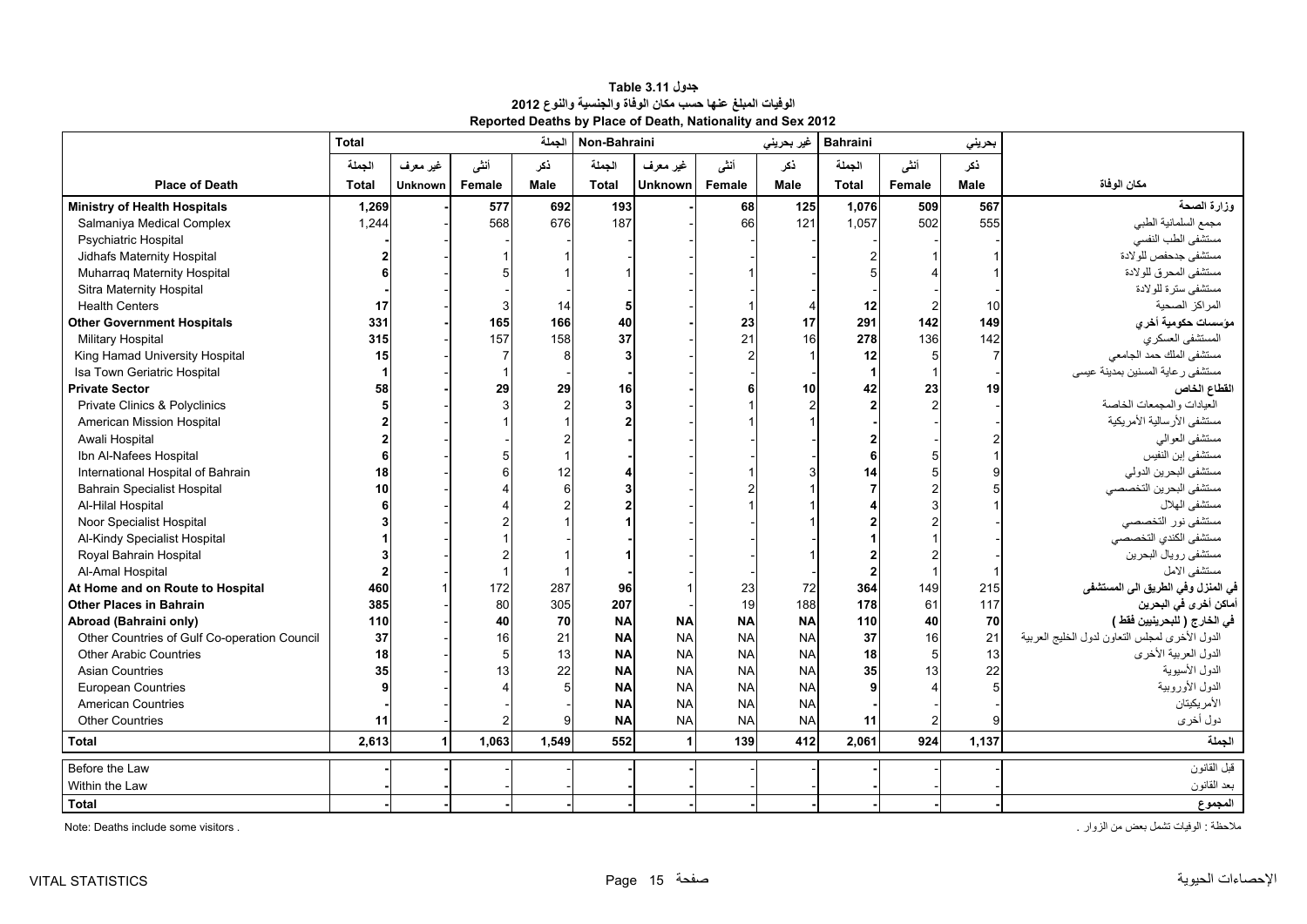# **جدول 3.12 Table الوفيات المبلغ عنھا حسب مكان الوفاة 2008 - 2012 Reported Deaths by Place of Death 2008 - 2012**

<span id="page-15-0"></span>

| <b>Place of Death</b>                        | 2012      | 2011      | 2010      | 2009      | 2008      | مكان الوفاة                                    |
|----------------------------------------------|-----------|-----------|-----------|-----------|-----------|------------------------------------------------|
| <b>Ministry of Health Hospitals</b>          | 1,269     | 1,224     | 1,240     | 1,183     | 1,188     | وزارة الصحة                                    |
| Salmaniya Medical Complex                    | 1,244     | 1,202     | 1,218     | 1,139     | 1,152     | مجمع السلمانية الطبي                           |
| Psychiatric Hospital                         |           |           |           |           |           | مستشفى الطب النفسى                             |
| Jidhafs Maternity Hospital                   |           |           |           |           |           | مستشفى جدحفص للولادة                           |
| Sitra Maternity Hospital                     |           |           |           |           |           | مستشفى سترة للولادة                            |
| Muharraq Geriatrics Hospital                 |           |           |           |           | 17        | مستشفى العجزة بالمحرق                          |
| Muharraq Maternity Hospital                  |           |           |           |           |           | مستشفى المحرق للولادة                          |
| West Region Maternity Hospital               | <b>NA</b> |           |           |           |           | مستشفى المنطقة الغربية للولادة                 |
| Geriatric Hospital & Long Stay Wards         |           |           |           | 18        |           | مستشفى رعاية المسنين وأجنحة الإقامة الطويلة    |
| <b>Health Centers</b>                        | 17        | 16        | 17        | 20        | 15        | المر اكز الصحية                                |
| <b>Other Government Hospitals</b>            | 331       | 333       | 295       | 290       | 316       | مؤسسات حكومية أخرى                             |
| Military Hospital                            | 315       | 333       | 295       | 285       | 309       | المستشفى العسكري                               |
| King Hamad University Hospital               | 15        | <b>NA</b> | <b>NA</b> | <b>NA</b> | <b>NA</b> | مستشفى الملك حمد الجامعي                       |
| Directorate of Health & Social Affairs       |           |           |           |           |           | إدارة الشئون الصحية والإجتماعية                |
| <b>Essa Town Geriatric</b>                   |           |           |           |           | 3         | ر عاية المسنين بمدينة عيسى                     |
| Muharraq Social Care Center                  |           |           |           |           | 3         | مركز المحرق للرعاية الإجتماعية                 |
| <b>Private Sector</b>                        | 58        | 64        | 37        | 50        | 28        | القطاع الخاص                                   |
| Private Clinics & Polyclinics                |           |           |           |           |           | العبادات والمجمعات الخاصبة                     |
| American Mission Hospital                    |           |           |           |           |           | مستشفى الأرسالية الأمريكية                     |
| Awali Hospital                               |           |           |           |           |           | مستشفى العوالى                                 |
| International Hospital of Bahrain            | 18        | 16        | 14        | 12        | 9         | مستشفى البحرين الدولي                          |
| Ibn Al-Nafees Hospital                       | 6         |           |           |           | 1         | مستشفى إبن النفيس                              |
| <b>Bahrain Specialist Hospital</b>           | 10        | 19        | g         | 14        | 11        | مستشفى البحرين التخصصي                         |
| Al-Hilal Hospital                            |           | 15        |           |           |           | مستشفى الهلال                                  |
| Noor Specialist Hospital                     |           |           |           |           |           | مستشفى نور التخصصي                             |
| Al-Amal Hospital                             |           |           |           |           |           | مستشفى الأمل                                   |
| International Medical City Hospital          |           |           |           |           | 2         | مستشفى مدينة الطب الدولية                      |
| Al-Kindy Specialist Hospital                 |           |           | <b>NA</b> | <b>NA</b> | <b>NA</b> | مستشفى الكندي التخصصي                          |
| Royal Bahrain Hospital                       |           |           | <b>NA</b> | <b>NA</b> | <b>NA</b> | مستشفى رويال البحرين                           |
| At Home and on Route to Hospital             | 460       | 458       | 380       | 436       | 482       | في المنزل وفي الطريق الى المستشفى              |
| <b>Other Places in Bahrain</b>               | 385       | 371       | 347       | 314       | 277       | أماكن أخرى في البحرين                          |
| Abroad (Bahraini only)                       | 110       | 78        | 102       | 114       | 99        | في الخارج ( للبحرينيين فقط )                   |
| Other Countries of Gulf Co-operation Council | 37        | 27        | 39        | 43        | 36        | الدول الأخرى لمجلس التعاون لدول الخليج العربية |
| <b>Other Arabic Countries</b>                | 18        |           | 31        | 26        | 32        | الدول العر بية الأخر ي                         |
| <b>Asian Countries</b>                       | 35        |           | 23        | 33        | 20        | الدول الأسبوية                                 |
| <b>European Countries</b>                    |           |           |           |           |           | الدول الأوروبية                                |
| <b>American Countries</b>                    |           |           |           |           |           | الأمريكيتان                                    |
| <b>Other Countries</b>                       | 11        | 48        |           |           | 3         | دول أخرى                                       |
| Total                                        | 2,613     | 2,528     | 2,401     | 2,387     | 2,390     | الجملة                                         |

مالحظة : الوفيات تشمل بعض من الزوار . . visitors some include Deaths :Note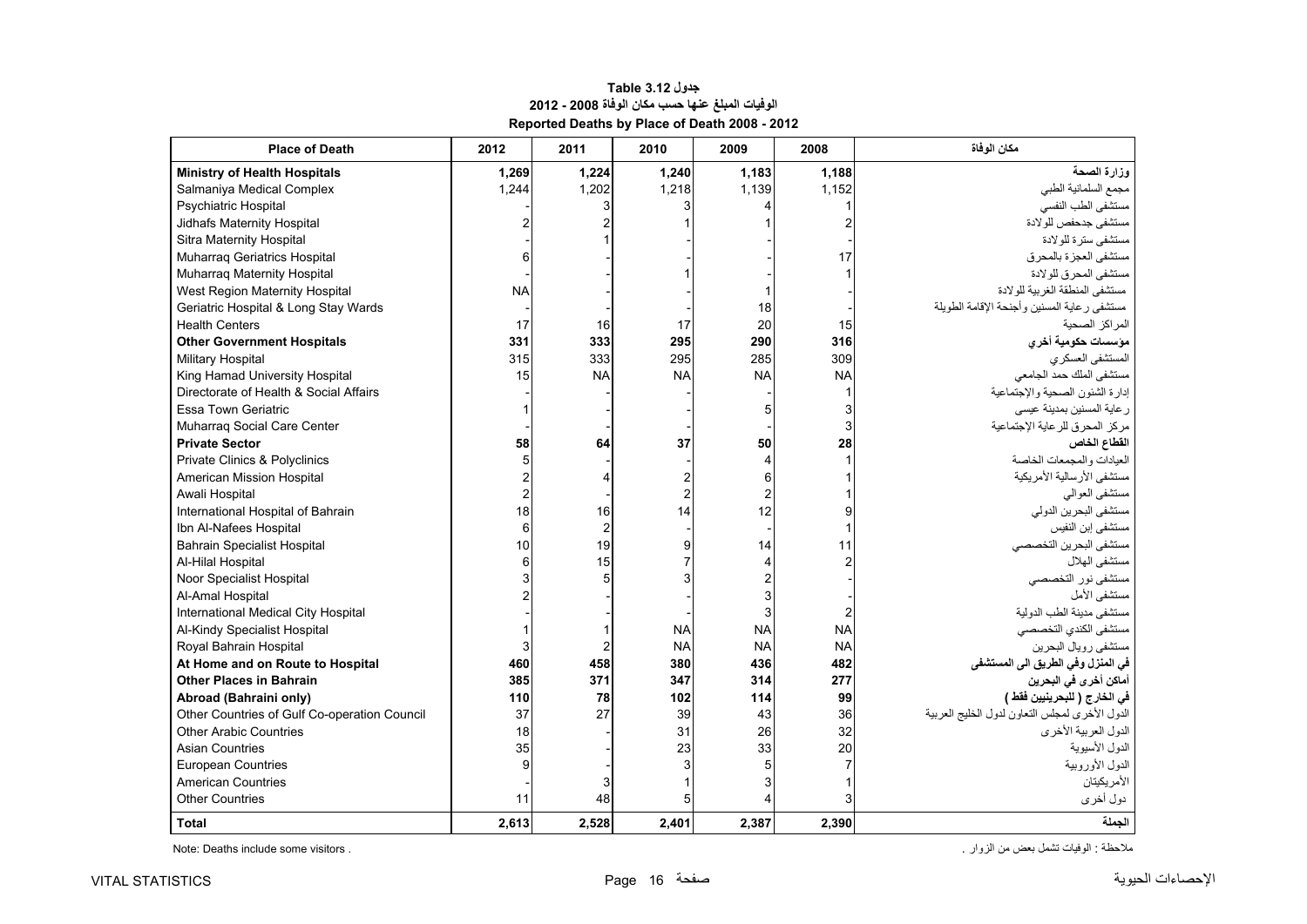<span id="page-16-0"></span>

| <b>Total</b> |                 |                            |                | الجملة             | Non-Bahraini |                        |                            |                | غير بحريني         | <b>Bahraini</b> |                            |                        |                | بحريني      |                                                  |
|--------------|-----------------|----------------------------|----------------|--------------------|--------------|------------------------|----------------------------|----------------|--------------------|-----------------|----------------------------|------------------------|----------------|-------------|--------------------------------------------------|
| %            | الجملة<br>Total | غیر معرف<br><b>Unknown</b> | أنشى<br>Female | ذكر<br><b>Male</b> | %            | الجملة<br><b>Total</b> | غير معرف<br><b>Unknown</b> | أنشى<br>Female | نكر<br><b>Male</b> | $\%$            | غير معرف<br><b>Unknown</b> | الجملة<br><b>Total</b> | أنشى<br>Female | ذكر<br>Male | فَنات العمر (بالسنوات)<br>Age Groups (Years)     |
| 1.8          | 47              |                            | 17             | 30                 | 2.7          | 15                     |                            | 6              | 9                  | 1.6             |                            | 32                     | 11             | 21          | أقل من أسبوع J week > *                          |
| 1.1          | 29              |                            | 16             | 13                 | 1.3          | 7                      |                            |                | 3                  | 1.1             |                            | 22                     | 12             | 10          | من أسبوع الى أقل من 4 أسابيع 7 days to < 4 wks * |
| 2.4          | 64              |                            | 34             | 30                 | 2.5          | 14                     |                            |                |                    | 2.4             |                            | 50                     | 27             | 23          | من 4 أسابيع الى أقل من عام 4 wks to < 1 yr *     |
| 0.9          | 24              |                            | 9              | 15                 | 0.5          |                        |                            |                |                    | 1.0             |                            | 21                     | $\overline{7}$ | 14          | $1 - 4$                                          |
| 0.5          | 12              |                            | 6              | 6                  | 0.2          |                        |                            |                |                    | 0.5             |                            | 11                     | 6              |             | $5 - 9$                                          |
| 0.7          | 17              |                            | 6              | 11                 | 0.5          |                        |                            |                |                    | 0.7             |                            | 14                     | 5              |             | $10 - 14$                                        |
| 1.6          | 43 <sub>1</sub> |                            | 12             | 30                 | 0.9          |                        |                            |                | 3                  | 1.8             |                            | 38                     | 11             | 27          | $15 - 19$                                        |
| 2.6          | 67              |                            | 19             | 48                 | 4.9          | 27                     |                            |                | 23                 | 1.9             |                            | 40                     | 15             | 25          | $20 - 24$                                        |
| 3.7          | 96              |                            | 20             | 76                 | 9.6          | 53                     |                            | 8              | 45                 | 2.1             |                            | 43                     | 12             | 31          | $25 - 29$                                        |
| 3.4          | 90              |                            | 25             | 65                 | 8.0          | 44                     |                            | 10             | 34                 | 2.2             |                            | 46                     | 15             | 31          | $30 - 34$                                        |
| 4.1          | 108             |                            | 30             | 78                 | 8.9          | 49                     |                            | $\overline{7}$ | 42                 | 2.9             |                            | 59                     | 23             | 36          | $35 - 39$                                        |
| 4.4          | 114             |                            | 28             | 86                 | 12.0         | 66                     |                            | 12             | 54                 | 2.3             |                            | 48                     | 16             | 32          | $40 - 44$                                        |
| 4.9          | 128             |                            | 38             | 90                 | 9.4          | 52                     |                            |                | 48                 | 3.7             |                            | 76                     | 34             | 42          | $45 - 49$                                        |
| 7.1          | 185             |                            | 75             | 110                | 10.1         | 56                     |                            | 10             | 46                 | 6.3             |                            | 129                    | 65             | 64          | $50 - 54$                                        |
| 8.4          | 220             |                            | 77             | 143                | 8.2          | 45                     |                            | 8              | 37                 | 8.5             |                            | <b>175</b>             | 69             | 106         | $55 - 59$                                        |
| 7.2          | 189             |                            | 82             | 107                | 3.8          | 21                     |                            | 3              | 18                 | 8.2             |                            | 168                    | 79             | 89          | $60 - 64$                                        |
| 7.0          | 182             |                            | 77             | 105                | 2.5          | 14                     |                            |                |                    | 8.2             |                            | 168                    | 70             | 98          | $65 - 69$                                        |
| 10.0         | 262             |                            | 127            | 135                | 3.1          | 17                     |                            | 11             | 6                  | 11.9            |                            | 245                    | 116            | 129         | $70 - 74$                                        |
| 28.0         | 731             |                            | 363            | 368                | 10.0         | 55                     |                            | 32             | 23                 | 32.8            |                            | 676                    | 331            | 345         | $75+$                                            |
| 0.2          | 5               |                            | 2              | 3                  | 0.9          | 5                      |                            | 2              | 3                  |                 |                            |                        |                |             | Undetermined<br>غير مبين                         |
| 100          | 2,613           | $\mathbf{1}$               | 1,063          | 1,549              | 100          | 552                    |                            | 139            | 412                | 100             |                            | 2,061                  | 924            | 1,137       | الجملة<br><b>Total</b>                           |

#### **جدول 3.13 Table الوفيات المبلغ عنھا حسب فئات العمر والجنسية والنوع <sup>2012</sup> Reported Deaths by Age Groups, Nationality and Sex 2012**

\* الجنس بن الجائف من سنة) في هذا الجدول أقل من البيانات الموضحة في جدول 3.2 بسبب مشكلة من البيانات الموضحة في جدول 3.2 بسبب مشكلة من البيانات الموضحة في جدول 3.2 بسبب مشكلة " Infant deaths (less than one year) data in thi

due to under reporting and registration to Births & Deaths Registration Office, for more information المعلومات من وللمزيد ، والوفيات المواليد لقسم عنھم التبليغ عدم

الرجاء الرجوع للمصطلحات في بداية الفصل .<br>الفصل بداية في المصطلحات المسلحات المسلحات المسلحات المسلحات المسلحات المسلحات المسلحات المسلحات المسلحات المس

مالحظة : الوفيات تشمل بعض من الزوار . . visitors some include Deaths : Note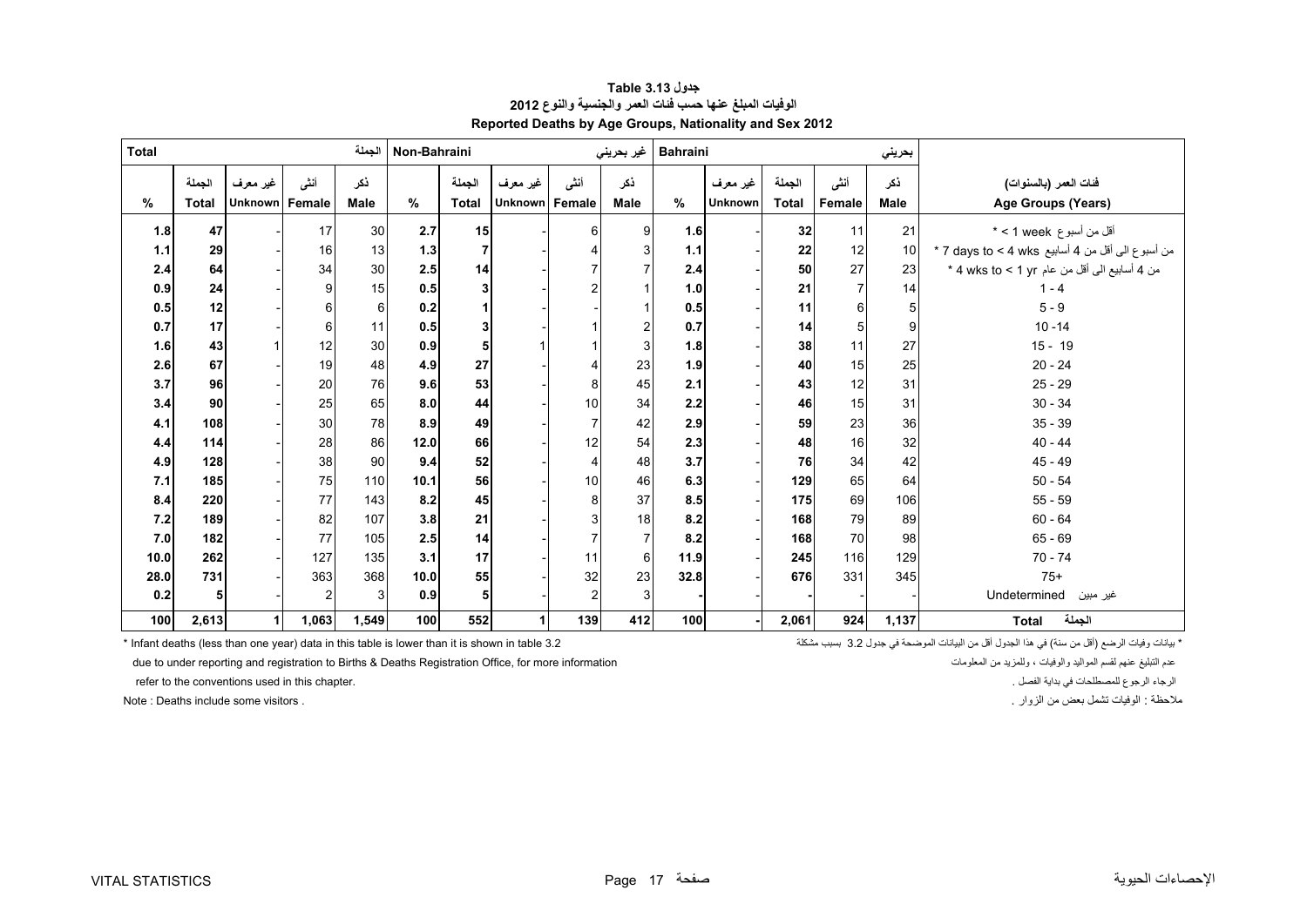#### **رسم بياني 3.4 Figure معدل الوفيات لكل <sup>1000</sup> من السكان حسب فئات العمر <sup>و</sup> الجنسية والنوع <sup>2011</sup> Death Rate per 1000 population By Age Groups, Nationality & Sex 2011**

<span id="page-17-0"></span>

مرجع: جدول 3.13 <sup>و</sup> 2.2 . . 2.2 and 3.13 Table :Reference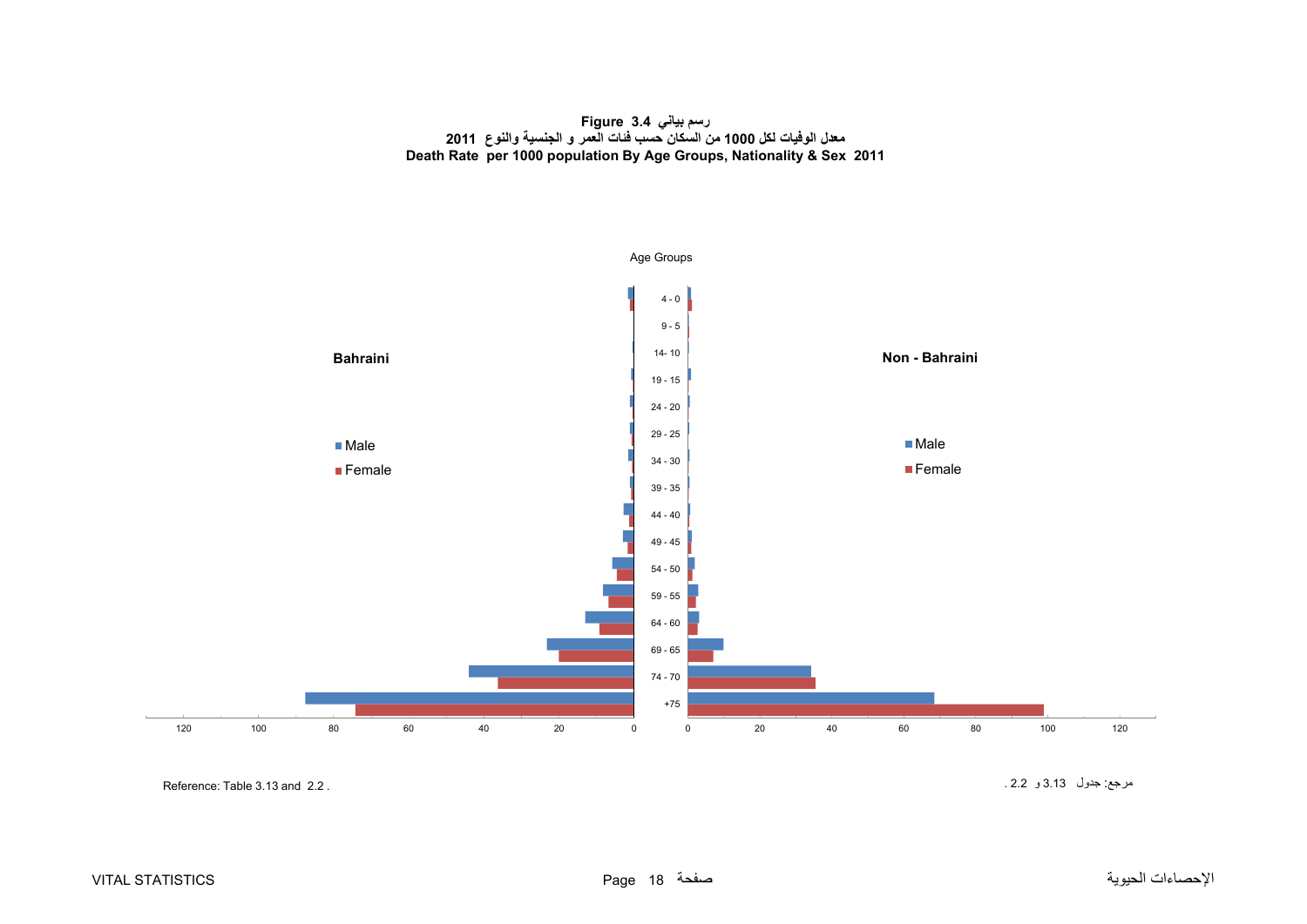<span id="page-18-0"></span>

|                                                                                                           | Nationality / Sex |        |         |        |        |                     |        |                |        |            |                 |        |          | الجنسية / النوع |                                                                     |               |
|-----------------------------------------------------------------------------------------------------------|-------------------|--------|---------|--------|--------|---------------------|--------|----------------|--------|------------|-----------------|--------|----------|-----------------|---------------------------------------------------------------------|---------------|
|                                                                                                           | <b>Total</b>      |        |         |        | الجملة | <b>Non Bahraini</b> |        |                |        | غير بحريني | <b>Bahraini</b> |        |          | بحريني          |                                                                     | رمز           |
|                                                                                                           | <b>Total</b>      | الجملة | غير     |        |        | <b>Total</b>        | الجملة | غير            |        |            | <b>Total</b>    | الجملة |          |                 |                                                                     | التصنيف       |
|                                                                                                           |                   | العدد  | معروف   | أنشى   | ذكر    |                     | العدد  | معروف          | أنشى   | ذكر        |                 | العدد  | أنشى     | ذكر             |                                                                     | <b>ICD-10</b> |
| <b>Cause of Death</b>                                                                                     | $\frac{9}{6}$     | No.    | Unknown | Female | Male   | %                   | No.    | <b>Unknown</b> | Female | Male       | %               | No.    | Female   | Male            | سبب الوفاة                                                          | Code          |
| Certain infectious & parasitic diseases                                                                   | 2.4               | 62     |         | 18     | 44     | 1.4                 | 8      |                |        |            | 2.6             | 54     | 17       | 37              | أمراض معدية وطفيلية معينة                                           | A00-B99       |
| Neoplasms                                                                                                 | 9.8               | 256    |         | 119    | 137    | 3.8                 | 21     |                | 10     | 11         | 11.4            | 235    | 109      | 126             | الأورام                                                             | C00-D49       |
| Diseases of the blood and blood-forming<br>organs and certain disorders involving<br>the immune mechanism | 2.1               | 56     |         | 30     | 26     | 1.3                 |        |                |        |            | 2.4             | 49     | 25       | 24              | أمراض الدم وأعضاء تكوين الدم<br>واضطرابات معينة تكتنف أجهزة المناعة | D50-D89       |
| Endocrine, nutritional and metabolic<br>diseases                                                          | 12.2              | 318    |         | 152    | 166    | 6.9                 | 38     |                | 14     | 24         | 13.6            | 280    | 138      | 142             | أمراض الغدد الصماء والتغذية والاستقلاب<br>(التمثيل االغذائي)        | E00-E90       |
| Mental and behavioural disorders                                                                          | 0.3               | 9      |         |        |        | 0.4                 | 2      |                |        |            | 0.3             |        | 3        |                 | الإضطرابات العقلية والسلوكية                                        | F00-F99       |
| Diseases of the nervous system                                                                            | 2.6               | 68     |         | 30     | 38     | 2.4                 | 13     |                |        | R          | 2.7             | 55     | 25       | 30              | أمراض الجهاز العصبي                                                 | G00-G99       |
| Diseases of the Eye and Adnexa                                                                            | 0.0               | 1      |         |        |        |                     |        |                |        |            | 0.0             |        |          |                 | أمراض العين وملحقاتها                                               | H00-H59       |
| Diseases of the circulatory system                                                                        | 21.2              | 554    |         | 250    | 304    | 16.1                | 89     |                | 28     | 61         | 22.6            | 465    | 222      | 243             | أمراض الجهاز الدوري                                                 | 100-199       |
| Diseases of the respiratory system                                                                        | 4.7               | 122    |         | 60     | 62     | 3.8                 | 21     |                | 8      | 13         | 4.9             | 101    | 52       | 49              | أمراض الجهاز التنفسي                                                | J00-J99       |
| Diseases of the digestive system                                                                          | 2.0               | 53     |         | 26     | 27     | 0.9                 |        |                |        |            | 2.3             | 48     | 24       | 24              | أمراض الجهاز الهضمى                                                 | K00-K99       |
| Diseases of the skin and<br>subcutaneous tissue                                                           | 0.9               | 24     |         | 12     | 12     |                     |        |                |        |            | 1.2             | 24     | 12       | 12              | أمراض الجلد والنسيج تحت الجلد                                       | L00-L99       |
| Diseases of the musculoscletal system<br>and connective tissue                                            | 0.6               | 15     |         | 11     |        | 0.5                 |        |                |        |            | 0.6             | 12     | $\Omega$ |                 | M00-M99   أمر اض الجهاز العضلي الهيكلي<br>والنسيج الضام             |               |

### **جدول 3.14 Table الوفيات المبلغ عنھا حسب سبب الوفاة والجنسية والنوع <sup>2012</sup> Reported Deaths by Cause of Death, Nationality and Sex 2012**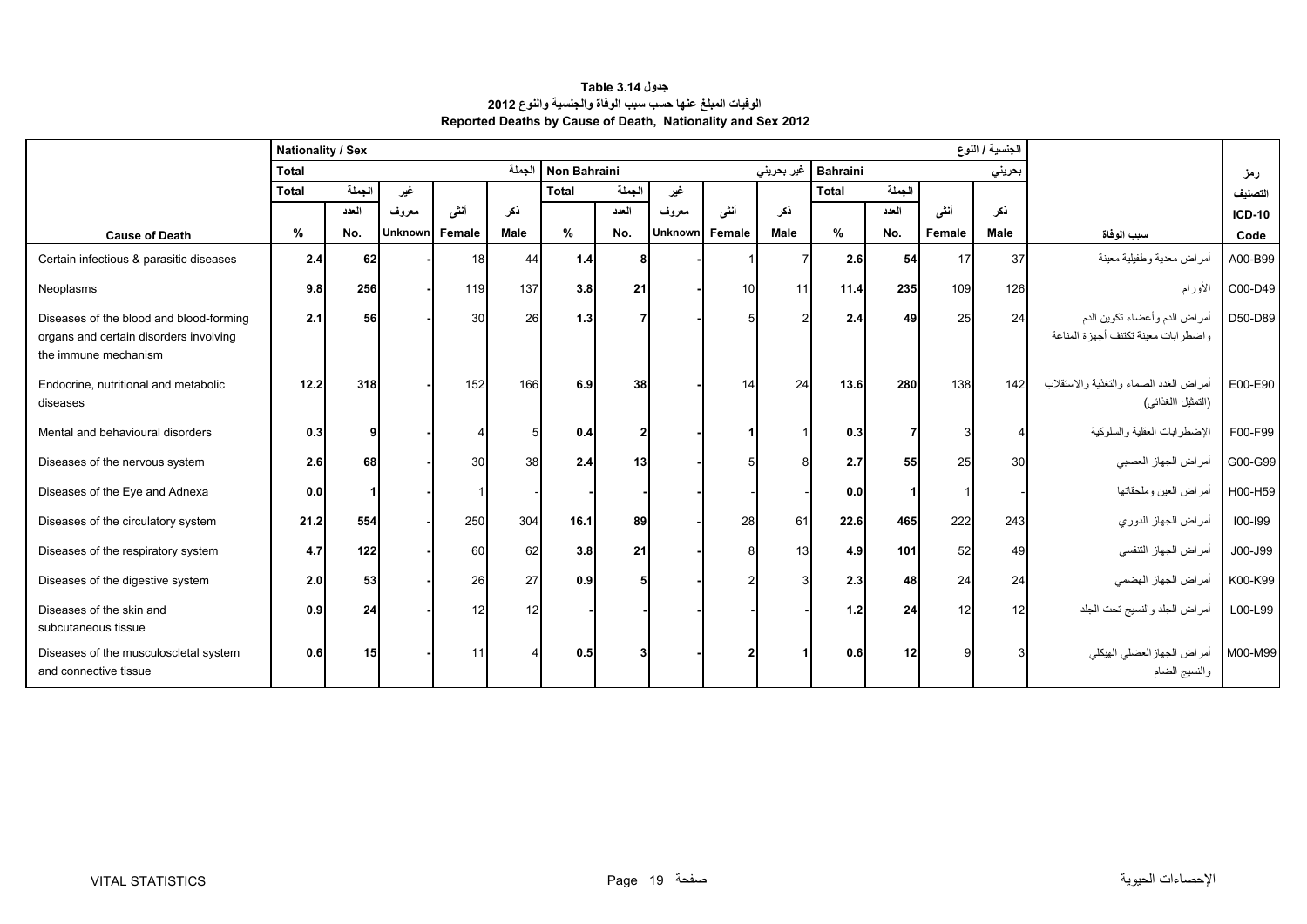#### **Reported Deaths by Cause of Death, Nationality and Sex 2012 (Cont'd) Table 3.14 جدول ) تابع( الوفيات المبلغ عنھا حسب سبب الوفاة والجنسية والنوع <sup>2012</sup>**

|                                                                                              | <b>Nationality / Sex</b> |                         |                |        |             |                     |        |       |                |      |                     |        |               | الجنسية / النوع |                                                                                       |               |
|----------------------------------------------------------------------------------------------|--------------------------|-------------------------|----------------|--------|-------------|---------------------|--------|-------|----------------|------|---------------------|--------|---------------|-----------------|---------------------------------------------------------------------------------------|---------------|
|                                                                                              | Total                    |                         |                |        |             | Non Bahraini الجملة |        |       |                |      | Bahraini غیر بحرینی |        |               | بحريني          |                                                                                       | رمز           |
|                                                                                              | Total                    | الجملة                  | غير            |        |             | Total               | الجملة | غير   |                |      | Total               | الجملة |               |                 |                                                                                       | التصنيف       |
|                                                                                              |                          | العدد                   | معروف          | أنشى   | ذكر         |                     | العدد  | معروف | أنشى           | ذكر  |                     | العدد  | أنشى          | ذكر             |                                                                                       | <b>ICD-10</b> |
| <b>Cause of Death</b>                                                                        | %                        | No.                     | <b>Unknown</b> | Female | <b>Male</b> | %                   | No.    |       | Unknown Female | Male | %                   | No.    | Female        | Male            | سبب الوفاة                                                                            | Code          |
| Diseases of the genitourinary system                                                         | 4.7                      | 122                     |                | 49     | 73          | 2.7                 | 15     |       |                | 8    | 5.2                 | 107    | 42            | 65              | أمراض الجهاز التناسلي البولي                                                          | N00-N99       |
| Pregnancy, childbirth and the puerperium*                                                    | 0.1                      | $\overline{\mathbf{2}}$ |                |        |             |                     |        |       |                |      |                     |        |               |                 | الحمل والولادة والنفاس *                                                              | O00-O99       |
| Certain conditions originating in the<br>perinatal period                                    | 2.2                      | 58                      |                | 25     | 33          | 3.3                 | 18     |       | C              | 9    | 1.9                 | 40     | 16            | 24              | حالات معينة تتشأ في فترة ما<br>حول الو لادة                                           | P00-P99       |
| Congenital malformation, deformations<br>and chromosomal abnormalities                       | 1.7                      | 45                      |                | 20     | 25          | 1.1                 |        |       |                |      | 1.9                 | 39     | 18            | 21              | التشوهات والعاهات والشذوذات الصبغوية<br>(شذوذات الكروموسومات)                         | Q00-Q99       |
| Symptoms, signs and abnormal clinical<br>and laboratory findings not elsewhere<br>classified | 18.0                     | 470                     |                | 155    | 314         | 26.8                | 148    |       | 21             | 126  | 15.6                | 322    | 134           | 188             | الأعراض والعلامات والموجودات<br>السريرية والمخبرية الشاذة التى لم تصنف<br>في مكان آخر | R00-R99       |
| Injury, poisoning and certain other<br>consequences of external causes                       |                          | 22                      |                |        | 18          |                     |        |       |                | 5    | 0.73                | 15     | $\mathcal{P}$ | 13 <sup>1</sup> | الإصابات والتسممات و عواقب أخر ي<br>غبر معبنة للأسباب الخار جبة                       | S00-T98       |
| External causes of morbidity and mortality                                                   | 7.5                      | 197                     |                | 28     | 169         | 21.2                | 117    |       | 12             | 105  | 3.9                 | 80     | 16            | 64              | الأسباب الخارجية للمراضة أوالإماتة                                                    | V00-Y98       |
| Factors influencing health status and<br>contact with health services                        | 0.2                      |                         |                |        |             | 0.2                 |        |       |                |      | 0.1                 |        |               |                 | العوامل التي تؤثر في الحالة الصحية<br>وفي الاتصال بالخدمات الصحية                     | Z00-Z99       |
| Others                                                                                       | 5.9                      | 155                     |                | 65     | 90          | 5.8                 | 32     |       | 8              | 24   | 6.0                 | 123    | 57            | 66              | أخرى                                                                                  |               |
| <b>Total</b>                                                                                 | 99                       | 2,613                   |                | 1,063  | 1,549       | 99                  | 552    |       | 139            | 412  | 100                 | 2,061  | 924           | 1,137           | الجملة                                                                                |               |

عدم التبليغ عنهم لقسم المواليد والوفيات ، وللمزيد من المعلومات الرجاء الرجوع للمصطلحات في بداية الفصل . due to under reporting and registration to Births & Deaths Registration Office, for more

information refer to the conventions used in this chapter.

\* بيانات وفيات الأمومة في هذا الجدول أقل من البيانات الموضحة في جدول 3.2 بسبب مشكلة 3.2 بسبب مشكلة 3.2 بسبب مشكلة 3.2 بسبب مشكلة كانت الموضحة في جدول 3.2 بسبب مشكلة كانت الموضحة في جدول 3.2 بسبب مشكلة كانت الموضحة في جدول

مالحظة : الوفيات تشمل بعض من الزوار . . visitors some include Deaths : Note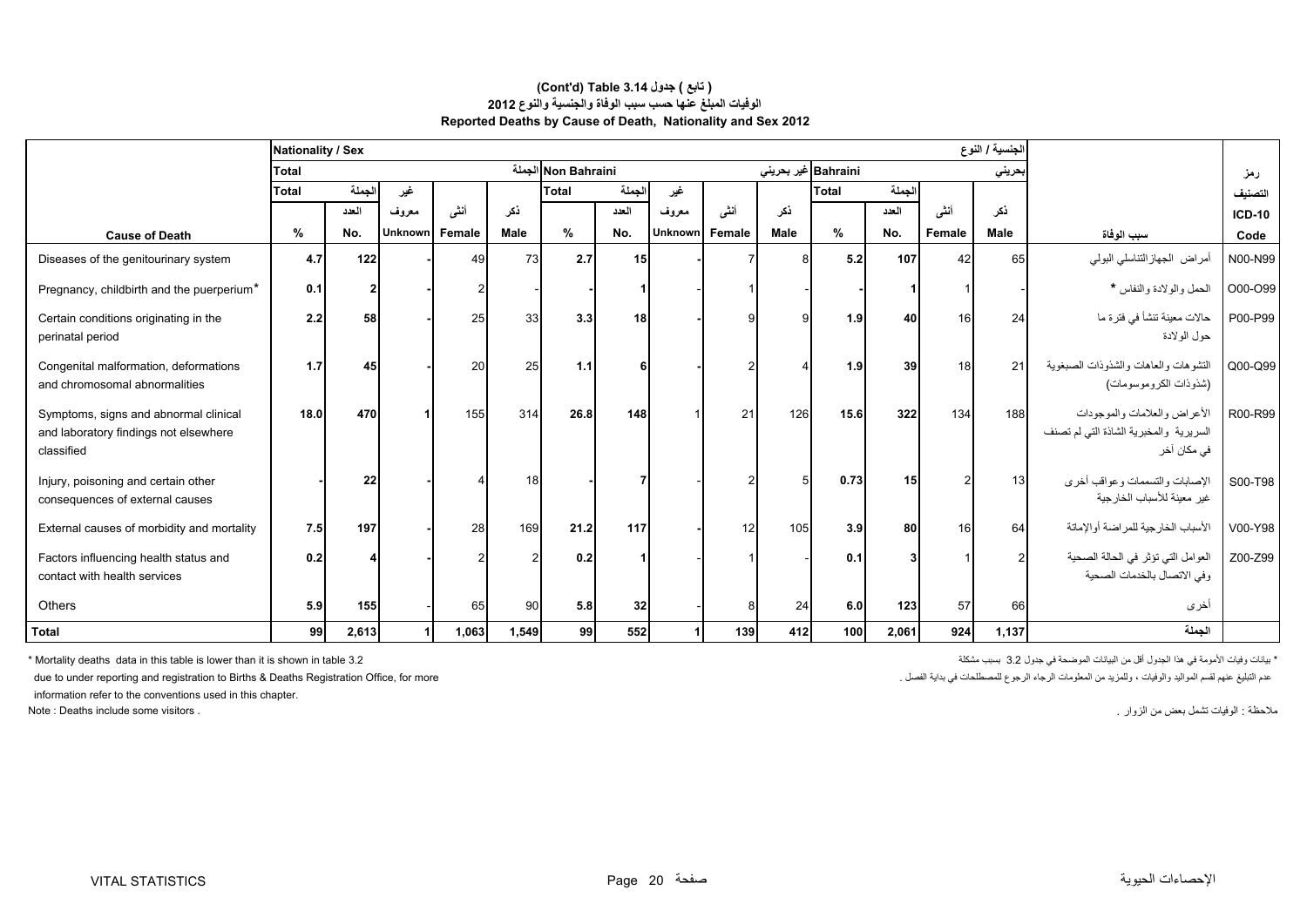<span id="page-20-0"></span>

|              | Age groups |       |                |                 |       |                |       |                |       |       |                |       |       |         |           |       |                | فنات العمر |                                                            |                            |
|--------------|------------|-------|----------------|-----------------|-------|----------------|-------|----------------|-------|-------|----------------|-------|-------|---------|-----------|-------|----------------|------------|------------------------------------------------------------|----------------------------|
| الحملة       | غير مبين   |       |                |                 |       |                |       |                |       |       |                |       |       |         |           |       |                |            |                                                            |                            |
|              | Undeter-   |       |                |                 |       |                |       |                |       |       |                |       |       |         |           |       |                | $\star$    | المنطقة الصحية / المركز الصحي                              |                            |
| <b>Total</b> | mined      | $75+$ | 70-74          | 65-69           | 60-64 | 55-59          | 50-54 | 45-49          | 40-44 | 35-39 | $30 - 34$      | 25-29 | 20-24 | $15-19$ | $10 - 14$ | $5-9$ | $1 - 4$        | $<$ 1 yr   | <b>Health Region / Health Center</b>                       |                            |
| 482          |            | 156   | 55             | 47              | 24    | 43             | 35    | 25             | 19    | 14    | 11             | 11    | 8     |         | 2         |       | 6              |            | 18 Health Region I                                         | المنطقة الصحية الأولى      |
| 117          |            | 30    | 14             | 15              | 5     | 13             | 8     | 6              | 6     |       | 3              |       |       |         |           |       | $\overline{2}$ |            | 9 Muharraq                                                 | المحرق                     |
| 157          |            | 60    | 14             | 13              | 12    | 14             | 10    | $\overline{7}$ | 6     |       |                |       |       |         |           |       |                |            | 3 Sh.Salman                                                | الشيخ سلمان                |
| 66           |            | 18    | 10             | 8               |       |                |       |                |       |       |                |       |       |         |           |       |                |            | National Bank of Bahrain - Arad                            | بنك البحرين الوطني - عراد  |
| 50           |            | 20    | 5 <sup>5</sup> |                 |       |                |       | 6              |       |       |                |       |       |         |           |       |                |            | National Bank of Bahrain - Dair                            | بنك البحرين الوطني - الدير |
| 92           |            | 28    | 12             | $\overline{7}$  |       |                |       | 5              | 6     |       |                |       |       |         |           |       |                |            | بنك البحرين والكويت - الحد Bank of Bahrain & Kuwait - Hidd |                            |
| 417          |            | 126   | 35             | 21              | 24    | 36             | 33    | 29             | 20    | 19    | 17             | 18    |       |         |           |       |                |            | 19 Health Region II                                        | المنطقة الصحية الثانية     |
| 145          |            | 40    | 9              | 9               | 8     | 14             | 13    | 12             | 9     |       | $\overline{7}$ |       |       |         |           |       |                |            | 4 Naim                                                     | النعيم                     |
| 77           |            | 25    |                |                 |       |                |       | 6              |       |       |                |       |       |         |           |       |                |            | Ibn Sinna                                                  | ابن سينا                   |
| 130          |            | 50    | 11             | 8               |       |                | 10    | 8              |       |       |                |       |       |         |           |       |                |            | Sh.Sabah Al Salem                                          | الشيخ صباح السالم          |
| 65           |            | 11    | 8              |                 |       | 8              | 6     | 3              |       |       | 3              |       |       |         |           |       |                |            | Hoora                                                      | الحورة                     |
| 866          |            | 253   | 105            | 63              | 71    | 56             | 48    | 41             | 37    | 37    | 35             | 23    | 19    | 12      |           |       | 9              |            | 47 Health Region III                                       | المنطقة الصحية الثالثة     |
| 324          |            | 76    | 51             | 20              | 27    | 26             | 25    | 14             | 12    | 14    | 18             | 11    |       |         |           |       | 3              | 13         | Isa Town                                                   | مدينة عيسى                 |
| 212          |            | 78    | 23             | 15              | 10    | 11             |       | 13             | 10    | 14    | $\Delta$       | 2     |       |         |           |       | $\overline{2}$ | 14         | <b>Jidhafs</b>                                             | جدحفص                      |
| 174          |            | 50    | 19             | 12              | 15    |                |       | 9              | q     |       | $\mathbf{Q}$   |       |       |         |           |       | $\overline{a}$ |            | 15 Budayia                                                 | البديع                     |
| 82           |            | 28    | $\overline{7}$ | 10              |       |                |       | 3              |       |       |                |       |       |         |           |       | $\mathcal{P}$  |            | 3 Bilad Al Kadeem                                          | بلاد القديم                |
| 74           |            | 21    | 5              | $6\phantom{1}6$ | 11    | 8              |       | $\overline{2}$ |       |       | $\overline{2}$ | 6     |       |         |           |       |                |            | 2 A' Ali                                                   |                            |
| 512          |            | 147   | 34             | 28              | 41    | 43             | 44    | 19             | 24    | 19    | 19             | 29    | 13    | 11      |           |       | $\overline{2}$ |            | 30 Health Region IV                                        | المنطقة الصحية الرابعة     |
| 106          |            | 38    | 11             | $\overline{4}$  | 5     | 8              | 13    | $\overline{2}$ |       |       |                | 5     |       |         |           |       |                |            | Sitra                                                      | سترة                       |
| 176          |            | 51    | 10             | 10              | 21    | 13             | 14    | 6              |       |       | 5              | 11    |       |         |           |       |                | 11         | Hamad Kanoo                                                | حمد كانو                   |
| 150          |            | 33    | 12             | 8               | 11    | 15             | 13    | 9              |       |       | 8              |       |       |         |           |       |                |            | 10 East Riffa                                              | الرفاع الشرقي              |
| 80           |            | 25    | $\overline{1}$ | $\,6\,$         |       | $\overline{7}$ |       | $\overline{2}$ |       |       | 6              | 6     |       |         |           |       |                |            | Ahmed Ali Kanoo                                            | أحمد على كانو              |
| 274          |            | 55    | 21             | 18              | 27    | 33             | 20    | 9              | q     | 13    | 6              | 12    | 10    |         |           |       | 3 <sup>1</sup> |            | 25 Health Region V                                         | المنطقة الصحية الخامسة     |
| 113          |            | 16    | 8              | 8               | 13    | 21             | 11    | 3              |       |       | $\mathfrak{p}$ |       |       |         |           |       |                | 11         | <b>Hamad Town</b>                                          | مدينة حمد                  |
| 82           |            | 11    | 8              | 6               |       |                |       |                |       |       |                |       |       |         |           |       |                |            | 10 Mohammed Jassim Kanoo                                   | محمد جاسم كانو             |
| 71           |            | 25    |                |                 |       |                |       |                |       |       |                |       |       |         |           |       | 2              |            | 4 Kuwait                                                   | الكويت                     |
| 8            |            |       |                |                 |       |                |       |                |       |       |                |       |       |         |           |       |                |            | Zallag                                                     | الزلاق                     |
| 62           |            | 6     |                |                 |       |                |       |                |       |       |                |       |       |         |           |       |                |            | Undetermined                                               | غير مبين                   |
| 2,613        | 5          | 743   | 254            | 184             | 192   | 217            | 183   | 128            | 111   | 110   | 89             | 96    | 65    | 43      | 17        | 12    | 24             |            | 140 Total                                                  | الجملة                     |

**جدول 3.15 Table الوفيات المبلغ عنھا حسب المنطقة الصحية / المركز الصحي وفئات العمر <sup>2012</sup> Reported Deaths by Health Region / Health Center and Age Groups 2012**

\* Infant deaths (less than one year) data in this table is lower than it is shown in table 3.2 مشكلة بسبب مشكلة بسبب شكلة أقل من أقليانات الموضحة في جدول 3.2 يسبب مشكلة الجدول أقل من أقليانات الموضحة في جدول 3.2 يسبب مشكل

عدم التبليغ عنهم لقسم المواليد والوفيات ، وللمزيد من المعلومات الرجاء الرجوع للمصطلحات في بداية الفصل . due to under reporting and registration to Births & Deaths Registration Office, for more

information refer to the conventions used in this chapter.

مالحظة : الوفيات تشمل بعض من الزوار . . visitors some include Deaths : Note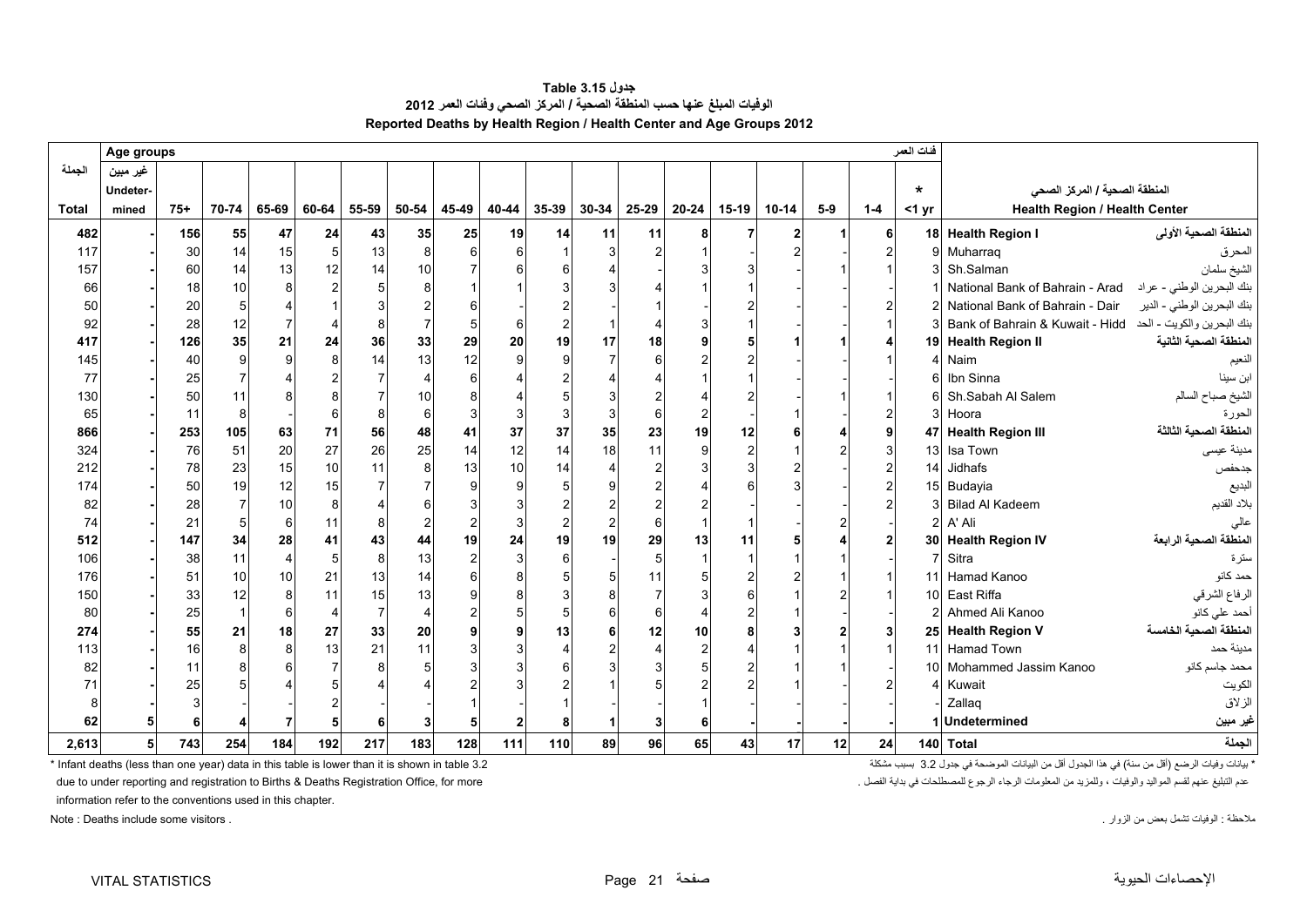<span id="page-21-0"></span>

|                                                                                                        |              | Age groups |       |                |                         |       |             |                |    |                               |                |                |                |   |                   |                |       |                | فنات العمر     |                                                                        | رمز           |
|--------------------------------------------------------------------------------------------------------|--------------|------------|-------|----------------|-------------------------|-------|-------------|----------------|----|-------------------------------|----------------|----------------|----------------|---|-------------------|----------------|-------|----------------|----------------|------------------------------------------------------------------------|---------------|
|                                                                                                        |              | غير مبين   |       |                |                         |       |             |                |    |                               |                |                |                |   |                   |                |       |                |                |                                                                        | التصنيف       |
|                                                                                                        | الجملة       | Undeter-   |       |                |                         |       |             |                |    |                               |                |                |                |   |                   |                |       |                |                |                                                                        | <b>ICD-10</b> |
| <b>Cause of Death</b>                                                                                  | <b>Total</b> | mined      | $75+$ | 70-74          | 65-69                   | 60-64 | 55-59 50-54 |                |    | 45-49 40-44 35-39 30-34 25-29 |                |                |                |   | 20-24 15-19 10-14 |                | $5-9$ | $1 - 4$        | $<$ 1 yr       | سبب الوفاة                                                             | Code          |
| Certain infectious &<br>parasitic diseases                                                             | 62           |            | 21    | 3              | 5                       |       | 7           | 6              |    |                               | 3              | 2              |                |   |                   |                |       |                |                | أمراض معدية وطفيلية معينة                                              | A00-B99       |
| Neoplasms                                                                                              | 256          |            | 57    | 28             | 20                      | 30    | 29          | 33             | 17 | 10                            | 11             | 9              |                | 2 | 3                 | 3              |       |                |                | الأورام                                                                | C00-D49       |
| Diseases of the blood<br>and blood-forming organs<br>and certain disorders and<br>the immune mechanism | 56           |            | 5     | $\overline{1}$ | $\mathbf{3}$            |       | 3           | $\mathcal{P}$  | ঽ  |                               | $6 \,$         |                | 8              |   |                   |                |       |                | $\overline{1}$ | أمراض الدم وأعضاء تكوين<br>الدم واضطرابات معينة تكتنف<br>أجهزة المناعة | D50-D89       |
| Endocrine, nutritional and<br>metabolic diseases                                                       | 318          |            | 96    | 42             | 45                      | 39    | 32          | 25             | 12 | 7                             | 5              | 3              | $\overline{2}$ |   |                   | -1             |       |                | $\overline{4}$ | أمراض الغدد الصماء والتغذية<br>والاستقلاب (التمثيل االغذائبي)          | E00-E90       |
| Mental and behavioural<br>disorders                                                                    | 9            |            | 5     |                | $\overline{\mathbf{1}}$ |       |             |                |    |                               |                |                |                |   |                   |                |       |                |                | الأضطرابات العقلية والسلوكية                                           | F00-F99       |
| Diseases of the nervous<br>system                                                                      | 68           |            | 15    | 6              | $\overline{2}$          |       |             | $\overline{7}$ |    |                               | 5 <sup>1</sup> |                |                | 3 |                   | 3              | 3     | $\overline{2}$ | 6              | G00-G99 أمراض الجهاز العصبي                                            |               |
| Diseases of the Eye and Adnexa                                                                         | -1           |            |       |                |                         |       |             |                |    |                               |                |                |                |   |                   |                |       |                |                | أمراض العين وملحقاتها                                                  | H00-H59       |
| Diseases of the<br>circulatory system                                                                  | 554          |            | 205   | 86             | 57                      | 52    | 57          | 31             | 19 | 18                            | 14             | 5              |                |   |                   | -1             |       |                | 5              | أمراض الجهاز الدوري                                                    | 100-199       |
| Diseases of the<br>respiratory system                                                                  | 122          |            | 62    | 13             | 6                       | 10    | 8           | 3              |    |                               | $\overline{a}$ | $\mathfrak{p}$ |                |   |                   | $\overline{1}$ |       |                | $\overline{1}$ | أمراض الجهاز التنفسي                                                   | J00-J99       |
| Diseases of the digestive<br>system                                                                    | 53           |            | 23    | $\overline{2}$ | $\overline{2}$          | 6     |             | 7              |    |                               |                |                |                |   |                   |                |       |                |                | أمراض الجهاز الهضمي                                                    | K00-K99       |
| Diseases of the skin and<br>subcutaneous tissue                                                        | 24           |            | 15    | 6              | $\overline{1}$          |       |             |                |    |                               |                |                |                |   |                   |                |       |                |                | أمراض الجلد والنسيج تحت الجلد                                          | L00-L99       |
| Diseases of the and<br>musculoscletal system<br>connective tissue                                      | 15           |            |       |                |                         |       |             |                |    | 2                             | $\overline{2}$ |                |                |   |                   |                |       |                |                | M00-M99   أمر اض الجهاز العضلي الهيكلي<br>والنسيج الضام                |               |

# **جدول 3.16 Table الوفيات المبلغ عنھا حسب سبب الوفاة وفئات العمر <sup>2012</sup> Reported Deaths by Cause of Death and Age Groups 2012**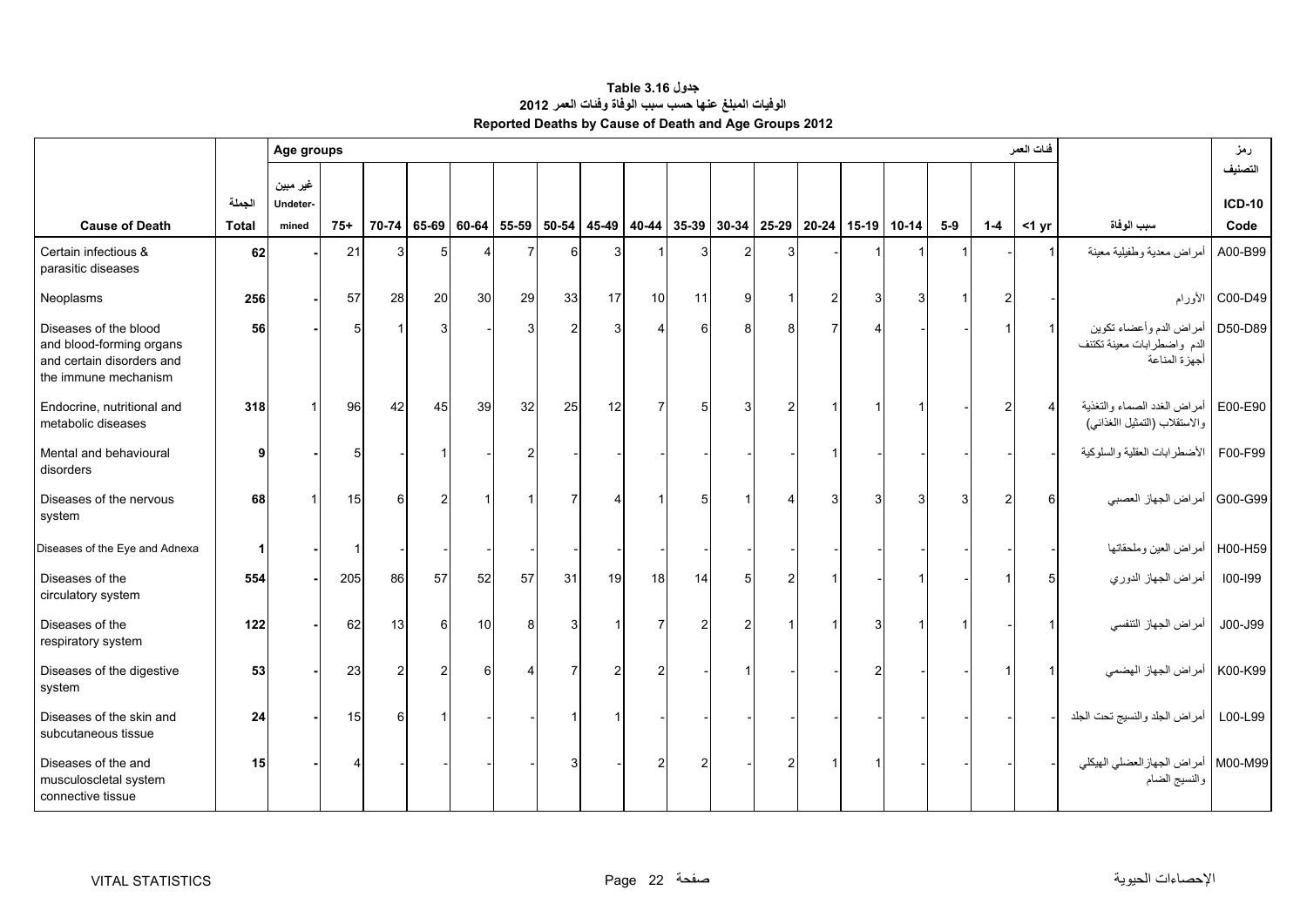#### **Reported Deaths by Cause of Death and Age Groups 2012 (Cont'd) Table 3.16 جدول ) تابع( الوفيات المبلغ عنھا حسب سبب الوفاة وفئات العمر <sup>2012</sup>**

|                                                                                                 |              | Age groups           |       |       |                |     |             |     |             |     |                               |    |    |    |    |             |       |                | فنات العمر     |                                                                                          | رمز                      |
|-------------------------------------------------------------------------------------------------|--------------|----------------------|-------|-------|----------------|-----|-------------|-----|-------------|-----|-------------------------------|----|----|----|----|-------------|-------|----------------|----------------|------------------------------------------------------------------------------------------|--------------------------|
|                                                                                                 | الجملة       | غير مبين<br>Undeter- |       |       |                |     |             |     |             |     |                               |    |    |    |    |             |       |                | $\star$        |                                                                                          | التصنيف<br><b>ICD-10</b> |
| <b>Cause of Death</b>                                                                           | <b>Total</b> | mined                | $75+$ | 70-74 | 65-69          |     | 60-64 55-59 |     | 50-54 45-49 |     | 40-44 35-39 30-34 25-29 20-24 |    |    |    |    | 15-19 10-14 | $5-9$ | $1 - 4$        | $<$ 1 yr       | سبب الوفاة                                                                               | Code                     |
| Diseases of the<br>genitourinary system                                                         | 122          | 1                    | 49    | 19    | $\overline{7}$ | 12  | g           | 9   |             |     |                               | 2  |    | 3  |    |             |       | $\overline{2}$ | $\overline{2}$ | أمراض الجهاز التناسلى البولى                                                             | N00-N99                  |
| Pregnancy, childbirth<br>and the puerperium *                                                   |              |                      |       |       |                |     |             |     |             |     |                               |    |    |    |    |             |       |                |                | O00-O99   الحمل والولادة والنفاس *                                                       |                          |
| Certain conditions<br>originating in the<br>perinatal period                                    | 58           |                      |       |       |                |     |             |     |             |     |                               |    |    |    |    |             |       |                | 58             | حالات معينة تتشأ في فترة<br>ما حول الولادة                                               | P00-P99                  |
| Congenital malformations,<br>deformations and<br>chromosomal abnormalities                      | 45           |                      |       |       |                |     |             |     |             |     |                               |    |    |    |    |             |       | 2              | 41             | النتسوهات والعاهات والشذوذات<br>الصبغوية<br>(شذوذات الكروموسومات)                        | Q00-Q99                  |
| Symptoms, signs and<br>abnormal clinical and<br>laboratory findings not<br>elsewhere classified | 470          |                      | 146   | 26    | 18             | 26  | 46          | 33  | 32          | 26  | 30                            | 28 | 28 | a  |    |             |       |                |                | الأعراض والعلامات<br>والموجودات السريرية<br>والمخبرية الشاذة التي<br>لم تصنف في مكان أخر | R00-R99                  |
| Injury, poisoning and<br>certain other consequences<br>of external causes                       | 22           |                      |       |       |                |     |             |     |             |     |                               |    | 2  |    |    |             |       |                |                | الإصابات والتسممات<br>وعواقب أخرى غير معينة<br>للأسباب الخارجية                          | S00-T98                  |
| External causes of<br>morbidity and mortality                                                   | 197          |                      |       |       | $\overline{2}$ |     |             | 6   | 13          | 19  | 21                            | 24 | 37 | 29 | 18 |             |       |                |                | الأسباب الخارجية للمراضة<br>أو الإماتة                                                   | V00-Y98                  |
| Factors influencing<br>health status and<br>contact with health<br>services                     |              |                      |       |       |                |     |             |     |             |     |                               |    |    |    |    |             |       |                |                | العوامل التي تؤثر في الحالة<br>الصحية وفي الاتصال بالخدمات<br>لصحنة                      | Z00-Z99                  |
| Undetermined                                                                                    | 155          |                      | 33    | 16    | 13             | 8   | 10          | 16  | 12          | 11  | 10                            | 3  | Δ  |    |    |             |       |                | 11             | غير مبين                                                                                 |                          |
| <b>Total</b>                                                                                    | 2,613        | 51                   | 743   | 254   | 184            | 192 | 217         | 183 | 128         | 111 | 110                           | 89 | 96 | 65 | 43 | 17          | 12    | 24             | 140            | الجملة                                                                                   |                          |

\* بيانات وفيات الرضع (أقل من سنة) و وفيات الأمومة في هذا الجدول أقل من البيانات الموضحة في جدول 3.2 بسبب مشكلة 3.2 بسبب مشكلة 3.2 table in shown in table is lower than it is shown in table 3.2 بسبب مشكلة " table in shown

due to under reporting and registration to Births & Deaths Registration Office, for more information المعلومات من وللمزيد ، والوفيات المواليد لقسم عنھم التبليغ عدم

refer to the conventions used in this chapter. . الفصل بداية في للمصطلحات الرجوع الرجاء

مالحظة : الوفيات تشمل بعض من الزوار . . visitors some include Deaths : Note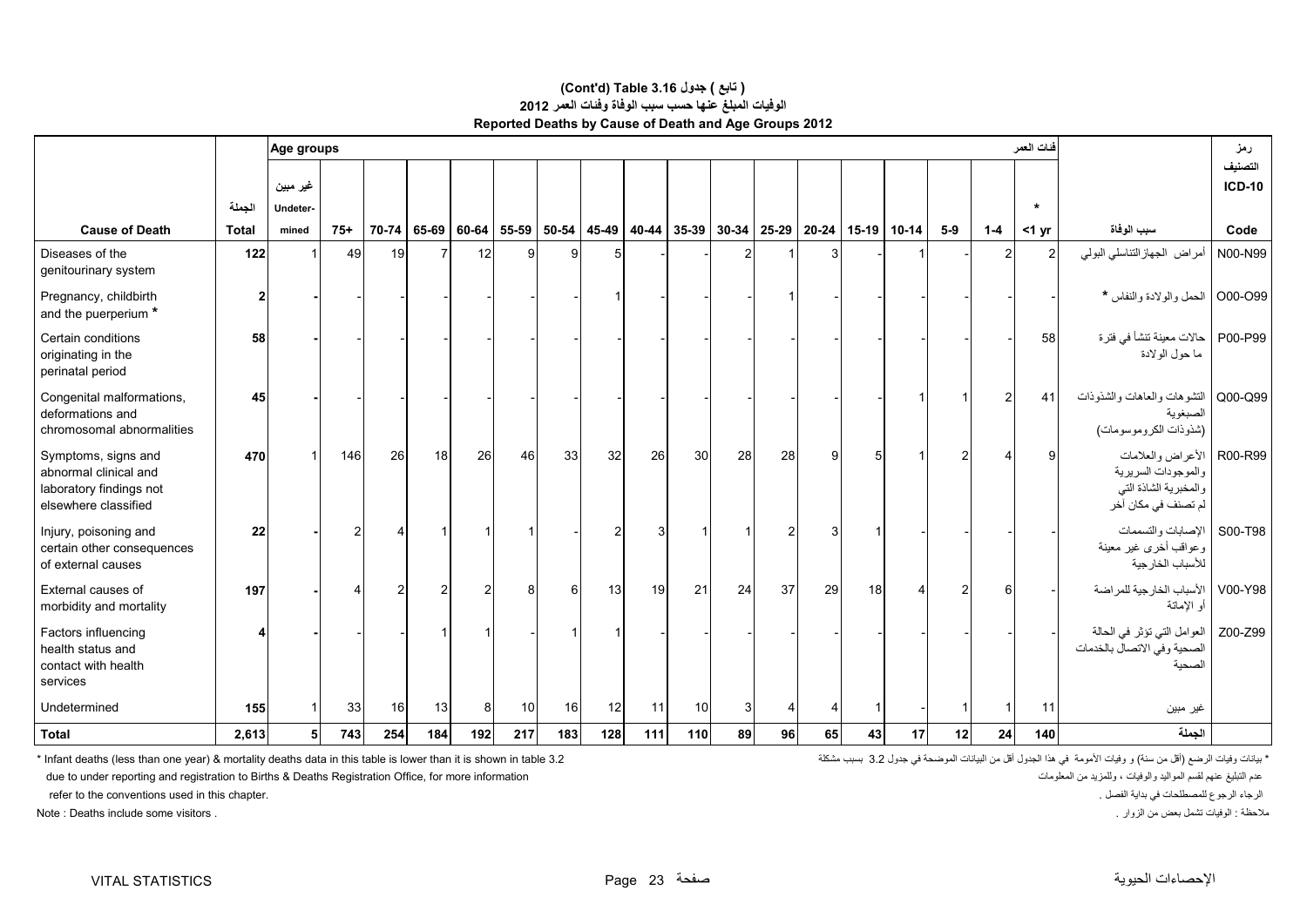<span id="page-23-0"></span>

|                                                                                                              | 2011       |            | 2010               |            |            | 2009       | 2008       |            | 2007       |            |                                                                        | رمز                      |
|--------------------------------------------------------------------------------------------------------------|------------|------------|--------------------|------------|------------|------------|------------|------------|------------|------------|------------------------------------------------------------------------|--------------------------|
|                                                                                                              | غیر بحرینی | بحرينى     | غیر بحرین <i>ی</i> | بحريني     | غیر بحرینی | بحريني     | غير بحريني | بحريني     | غير بحريني | بحرينى     |                                                                        | التصنيف<br><b>ICD-10</b> |
| <b>Cause of Death</b>                                                                                        | Non-Bah    | <b>Bah</b> | Non-Bah            | <b>Bah</b> | Non-Bah    | <b>Bah</b> | Non-Bah    | <b>Bah</b> | Non-Bah    | <b>Bah</b> | سبب الوفاة                                                             | Code                     |
| Certain infectious & parasitic diseases                                                                      | 1.8        | 11.6       | 2.3                | 10.5       | 1.5        | 13.6       | 2.1        | 11.2       | 3.1        | 10.0       | أمراض معدية وطفيلية معينة                                              | A00-B99                  |
| Neoplasms                                                                                                    | 3.9        | 38.5       | 2.3                | 39.3       | 3.5        | 35.1       | 3.3        | 44.1       | 5.3        | 40.4       | الأورام                                                                | C00-D49                  |
| Diseases of the blood and<br>blood-forming organs and<br>certain disorders involving the<br>immune mechanism | 0.3        | 8.2        | 0.6                | 7.7        | 0.8        | 5.4        | 0.7        | 6.3        | 0.2        | 6.6        | أمراض الدم وأعضاء تكوين الدم<br>واضطرابات معينة تكتنف أجهزة<br>المناعة | D50-D89                  |
| Endocrine, nutritional and<br>metabolic diseases                                                             | 4.3        | 48.4       | 3.6                | 47.7       | 3.5        | 30.8       | 1.9        | 39.8       | 4.7        | 42.8       | أمر اض الغدد الصماء و التغذية<br>و الاستقلاب (النمثيل االغذائبي)       | E00-E90                  |
| Mental and behavioural disorders                                                                             | 0.3        | 1.7        | 0.6                | 1.6        |            | 0.5        |            | 0.6        | 0.4        | 0.8        | الأضطرابات العقلية و السلوكية                                          | F00-F99                  |
| Diseases of the nervous system                                                                               | 1.1        | 7.2        | 0.3                | 8.1        | 1.1        | 7.0        | 1.8        | 6.9        | 1.6        | 7.8        | أمراض الجهاز العصبي                                                    | G00-G99                  |
| Diseases of the circulatory system                                                                           | 14.9       | 84.0       | 13.7               | 61.7       | 8.9        | 57.3       | 10.7       | 71.0       | 16.0       | 69.2       | أمراض الجهاز الدوري                                                    | $100 - 199$              |
| Diseases of the respiratory system                                                                           | 2.1        | 23.3       | 2.3                | 14.7       | 4.5        | 26.2       | 2.8        | 31.1       | 3.9        | 29.0       | أمراض الجهاز التنفسي                                                   | J00-J99                  |
| Diseases of the digestive system                                                                             | 1.0        | 7.9        | 1.1                | 8.1        | 2.1        | 9.9        | 1.4        | 11.5       | 1.6        | 10.0       | أمراض الجهاز الهضمي                                                    | K00-K99                  |
| Diseases of the skin and<br>subcutaneous tissue                                                              | 0.7        | 3.4        | 0.5                | 4.0        | 0.3        | 3.4        | 0.2        | 3.5        |            | 4.4        | أمراض الجلد والنسيج تحت الجلد                                          | L00-L99                  |
| Diseases of the musculoscletal<br>system and connective tissue                                               |            | 1.4        | 0.5                | 1.4        | 0.2        | 1.1        | 0.5        | 0.7        | 0.2        | 1.3        | أمراض الجهاز العضلي الهيكلي<br>والنسيج الضام                           | M00-M99                  |

# **جدول 3.17 Table معدالت الوفيات لكل 100,000 من السكان حسب سبب الوفاة والجنسية 2007 - 2011 Death Rates per 100,000 Population by Cause of Death and Nationality 2007 - 2011**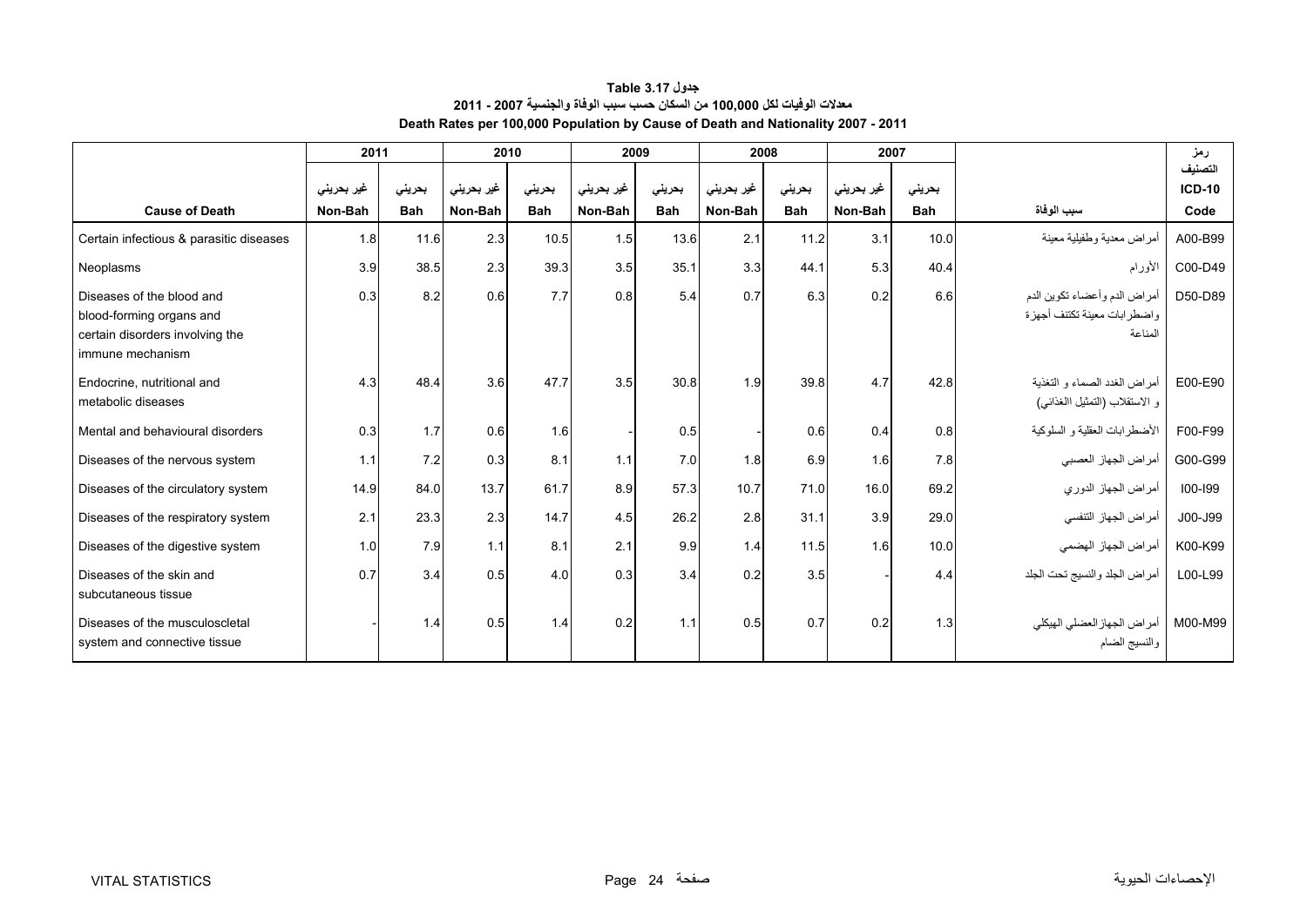#### **Death Rates per 100,000 Population by Cause of Death and Nationality 2007 - 2011 (Cont'd) Table 3.17 جدول ) تابع( معدالت الوفيات لكل 100,000 من السكان حسب سبب الوفاة والجنسية 2007 - 2011**

|                                                                                              | 2011               |            |            | 2010       |            | 2009       |            | 2008       | 2007       |            |                                                                                        | رمز           |
|----------------------------------------------------------------------------------------------|--------------------|------------|------------|------------|------------|------------|------------|------------|------------|------------|----------------------------------------------------------------------------------------|---------------|
|                                                                                              |                    |            |            |            |            |            |            |            |            |            |                                                                                        | التصنيف       |
|                                                                                              | غیر بحرین <i>ی</i> | بحريني     | غير بحريني | بحريني     | غير بحريني | بحريني     | غير بحريني | بحريني     | غير بحريني | بحرينى     |                                                                                        | <b>ICD-10</b> |
| <b>Cause of Death</b>                                                                        | Non-Bah            | <b>Bah</b> | Non-Bah    | <b>Bah</b> | Non-Bah    | <b>Bah</b> | Non-Bah    | <b>Bah</b> | Non-Bah    | <b>Bah</b> | سبب الوفاة                                                                             | Code          |
| Diseases of the genitourinary system                                                         | 1.8                | 22.7       | 1.7        | 17.9       | 1.8        | 22.8       | 2.3        | 21.6       | 1.4        | 18.4       | أمراض الجهاز التناسلي البولي                                                           | N00-N99       |
| Pregnancy, childbirth and the<br>puerperium                                                  |                    | 0.3        |            | 0.2        |            | 0.5        | 0.2        | 0.4        |            | 0.6        | الحمل والولادة والنفاس                                                                 | O00-O99       |
| Certain conditions originating in<br>the perinatal period                                    | 0.2                | 3.8        | 1.2        | 4.9        | 1.9        | 9.7        | 2.6        | 8.0        | 2.3        | 7.2        | حالات معينة تنشأ في فترة ما<br>حو ل الو لادة                                           | P00-P99       |
| Congenital malformations,<br>deformations and<br>chromosomal abnormalities                   | 2.0                | 5.0        | 1.8        | 5.3        | 1.3        | 7.0        | 1.9        | 6.3        | 3.7        | 7.8        | التشوهات والعاهات والشذوذات<br>الصبغوية (شذوذات الكروموسومات)                          | Q00-Q99       |
| Symptoms, signs and abnormal<br>clinical and laboratory findings<br>not elsewhere classified | 23.8               | 68.2       | 25.7       | 85.3       | 30.8       | 89.1       | 30.1       | 73.3       | 25.4       | 63.7       | الأعر اض والعلامات والموجودات<br>السريرية والمخبرية الشاذة التي لم<br>تصنف في مكان أخر | R00-R99       |
| Injury, poisoning and certain other<br>consequences of external causes                       |                    | 0.2        |            |            |            |            |            |            |            |            | الإصابات والتسممات وعواقب أخرى<br>غير معينة للأسباب الخارجية                           | S00-T98       |
| External causes of morbidity<br>and mortality                                                | 14.3               | 13.7       | 15.7       | 13.7       | 18.4       | 18.6       | 22.5       | 18.2       | 27.2       | 16.3       | الأسباب الخار جية للمر اضبة<br>أو الإماتة                                              | V00-Y98       |
| Factors influencing health<br>status and contact with health<br>services                     | 0.2                | 0.2        |            | 1.2        |            | 0.2        |            |            |            |            | العوامل التي تؤثر في الحالة<br>الصحية وفي الاتصال بالخدمات<br>الصحية                   | Z00-Z99       |
| Total                                                                                        | 74.4               | 354.7      | 74.5       | 334.9      | 80.6       | 338.2      | 85.1       | 354.5      | 96.9       | 336.3      | الجملة                                                                                 |               |

مالحظة : الوفيات تشمل بعض من الزوار . . visitors some include Deaths : Note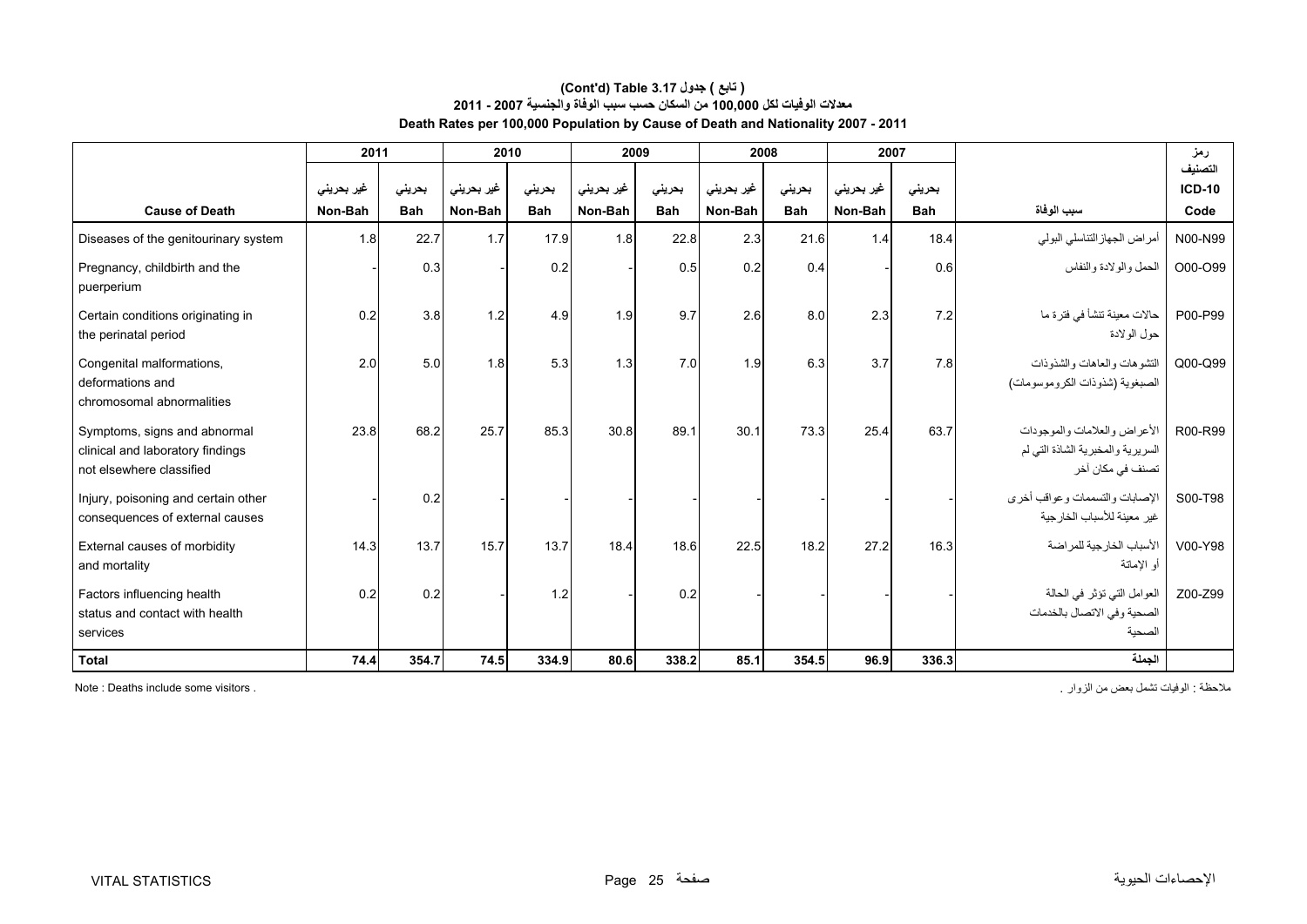<span id="page-25-0"></span>

|               | <b>Total</b> |                      |        | الجملة      | Non-Bahraini |                |        | غير بحريني  | <b>Bahraini</b> |        | بحريني      |                                                                                                                                                                                  |               |
|---------------|--------------|----------------------|--------|-------------|--------------|----------------|--------|-------------|-----------------|--------|-------------|----------------------------------------------------------------------------------------------------------------------------------------------------------------------------------|---------------|
|               |              |                      |        |             |              |                |        |             |                 |        |             |                                                                                                                                                                                  | رمز           |
| $\frac{9}{6}$ | الجملة       | غير معرف             | أنشى   | ذكر         | الجملة       | غير معرف       | أنشى   | ذكر         | الجملة          | أنشى   | ذكر         | التشخيص الرئيسى                                                                                                                                                                  | التصنيف       |
|               | <b>Total</b> | Unknownl             | Female | <b>Male</b> | <b>Total</b> | <b>Unknown</b> | Female | <b>Male</b> | <b>Total</b>    | Female | <b>Male</b> | <b>Principal Diagnosis</b>                                                                                                                                                       | <b>ICD-10</b> |
| 21.2          | 554          |                      | 250    | 304         | 89           |                | 28     | 61          | 465             | 222    | 243         | أمراض الجهاز الدوري (القلبي الوعائي)<br>Diseases of the Circulatory System                                                                                                       | $100 - 199$   |
| 18.0          | 470          | $\mathbf{1}$         | 155    | 314         | 148          |                | 21     | 126         | 322             | 134    | 188         | الأعراض والعلامات والموجودات السريرية والمخبرية<br>الشاذة التي لم تصنف في مكان آخر<br>Symptoms, Signs and Abnormal Clinical and<br>Laboratory Findings, not elsewhere classified | R00-R99       |
| 12.2          | 318          |                      | 152    | 166         | 38           |                | 14     | 24          | 280             | 138    | 142         | أمراض الغدد الصماء والتغذية والاستقلاب (التمثيل الغذائبي)<br>Endocrine, Nutritional and Metabolic Diseases                                                                       | E00-E90       |
| 9.8           | 256          |                      | 119    | 137         | 21           |                | 10     | 11          | 235             | 109    | 126         | الأور ام<br>Neoplasms                                                                                                                                                            | C00-D49       |
| 7.5           | 197          |                      | 28     | 169         | 117          |                | 12     | 105         | 80              | 16     | 64          | الأسباب الخارجية للمراضة أو الوفاة<br>External Causes of Morbidity and Mortality                                                                                                 | V00-Y98       |
| 4.7           | 122          |                      | 60     | 62          | 21           |                | 8      | 13          | 101             | 52     | 49          | أمر اض الجهاز التنفسي<br>Diseases of the Respiratory System                                                                                                                      | J00-J99       |
| 4.7           | 122          |                      | 49     | 73          | 15           |                |        | 8           | 107             | 42     | 65          | أمراض الجهاز التناسلي البولي<br>Diseases of the Genitourinary System                                                                                                             | N00-N99       |
| 2.6           | 68           |                      | 30     | 38          | 13           |                | 5      |             | 55              | 25     | 30          | أمراض الجهاز العصبي<br>Diseases of the nervous system                                                                                                                            | G00-G99       |
| 2.4           | 62           |                      | 18     | 44          | 8            |                |        |             | 54              | 17     | 37          | الأمراض المعدية والطفيلية<br>Certain Infectious & Parasitic Diseases                                                                                                             | A00-B99       |
| 2.2           | 58           |                      | 25     | 33          | 18           |                | 9      | g           | 40              | 16     | 24          | حالات معينة تنشأ في فترة ما حول الولادة<br>Certain conditions originating in the perinatal period                                                                                | P00-P99       |
| 85.2          | 2,227        | $\blacktriangleleft$ | 886    | 1,340       | 488          |                | 115    | 372         | 1,739           | 771    | 968         | الجملة<br><b>Total</b>                                                                                                                                                           |               |
| 14.8          | 386          |                      | 177    | 209         | 64           |                | 24     | 40          | 322             | 153    | 169         | أخرى<br>Others                                                                                                                                                                   |               |
| 100.0         | 2,613        | $\blacktriangleleft$ | 1.063  | 1,549       | 552          |                | 139    | 412         | 2,061           | 924    | 1,137       | الجملة الكلية<br><b>Grand Total</b>                                                                                                                                              |               |

**جدول 3.18 Table األسباب العشرة الرئيسية للوفاة لجميع األعمار حسب التشخيص الرئيسي والجنسية والنوع <sup>2012</sup> The Top Ten Leading Causes of Death by Principal Diagnosis, Nationality and Sex 2012**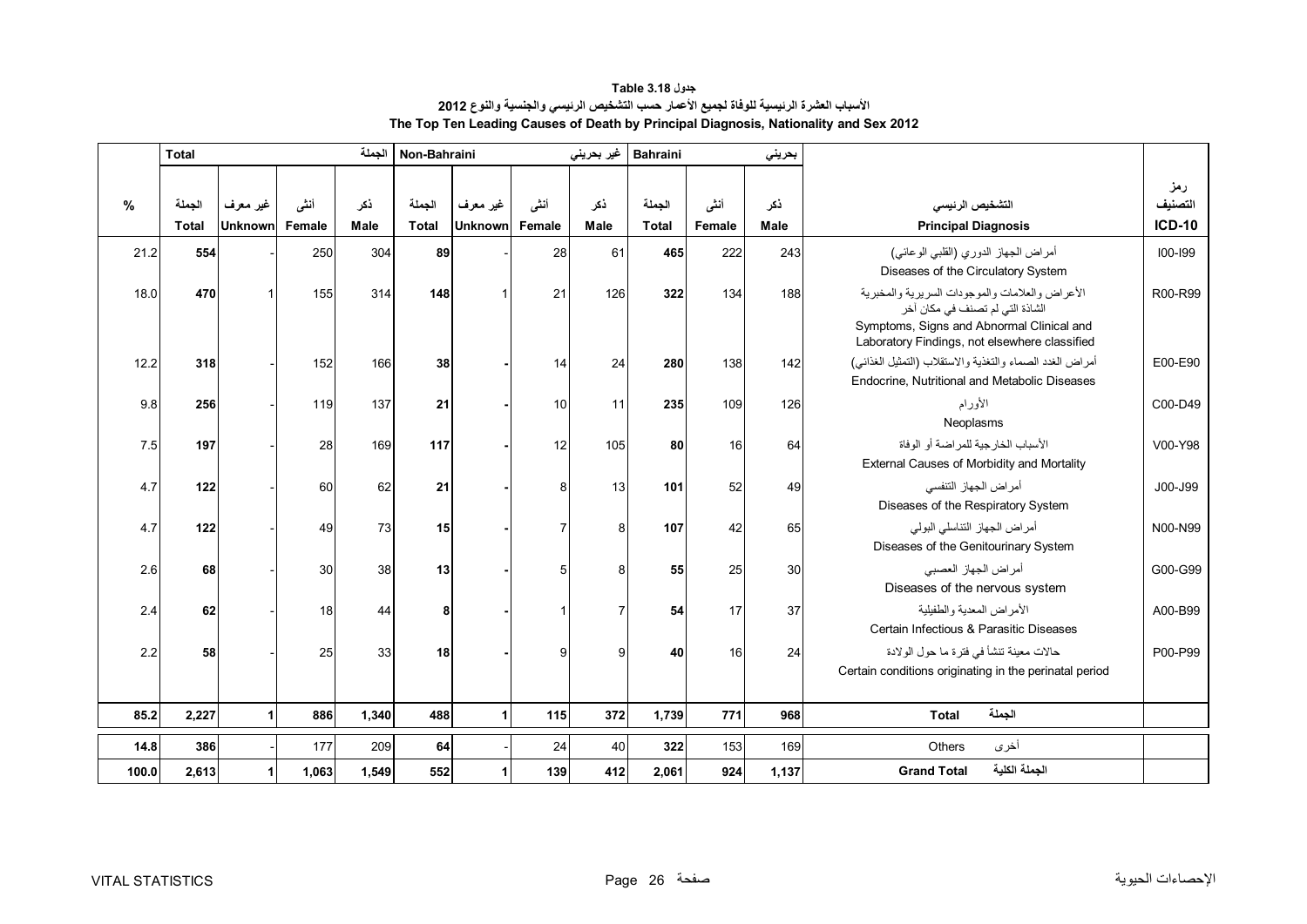| جدول Table 3.19                                                              |
|------------------------------------------------------------------------------|
| معدلات أعلى عشرة أسباب للوفاة لكل 100.000 من السكان 2008 - 2012              |
| The Top Ten Leading Causes of Death Rates Per 100,000 Population 2008 - 2012 |

<span id="page-26-0"></span>

| نسبة<br>التغيير<br>%change | نسىة<br>التغيير<br>%change | نسىة<br>التغيير<br>%change | نسىة<br>التغيير<br>%change |      |      |      |      |      | التشخيص الرئيسى                                                                                                                                                                    | رمز<br>التصنيف<br><b>ICD-10</b> |
|----------------------------|----------------------------|----------------------------|----------------------------|------|------|------|------|------|------------------------------------------------------------------------------------------------------------------------------------------------------------------------------------|---------------------------------|
| $12 - 11$                  | $11 - 10$                  | 10-09                      | 09-08                      | 2012 | 2011 | 2010 | 2009 | 2008 | <b>Principal Diagnosis</b>                                                                                                                                                         | Code                            |
| $-7.2$                     | 35.4                       | 13.1                       | $-20.5$                    | 45.2 | 48.7 | 36.0 | 31.8 | 40.0 | أمراض الجهاز الدوري (القلبي الوعائي)<br>Diseases of the Circulatory System                                                                                                         | 100-199                         |
| $-15.8$                    | $-14.7$                    | $-8.5$                     | 14.3                       | 38.3 | 45.5 | 53.4 | 58.4 | 51.1 | الأعر اض والعلامات والموجودات السرير ية والمخبر ية<br>الشاذة التي لم تصنف في مكان آخر<br>Symptoms, signs and abnormal clinical and<br>laboratory findings not elsewhere classified | R00-R99                         |
| 0.3                        | 7.3                        | 46.4                       | $-19.0$                    | 25.9 | 25.9 | 24.1 | 16.5 | 20.3 | أمراض الغدد الصماء و التغذية و الاستقلاب (التمثيل االغذائبي)<br>Endocrine, nutritional and metabolic diseases                                                                      | E00-E90                         |
| 0.2                        | 7.1                        | 5.2                        | $-20.0$                    | 20.9 | 20.8 | 19.5 | 18.5 | 23.1 | الأورام<br>Neoplasms                                                                                                                                                               | C00-D49                         |
| 15.0                       | $-5.1$                     | $-20.4$                    | $-9.4$                     | 16.1 | 14.0 | 14.7 | 18.5 | 20.4 | الأسباب الخار جبة للمر اضبة أو الوفاة<br>External Causes of Morbidity and Mortality                                                                                                | V00-Y98                         |
| $-20.2$                    | 54.7                       | $-45.4$                    | $-10.7$                    | 10.0 | 12.5 | 8.1  | 14.8 | 16.5 | أمر اض الجهاز التنفسي<br>Diseases of the respiratory system                                                                                                                        | J00-J99                         |
| $-17.4$                    | 31.0                       | $-21.5$                    | 0.4                        | 10.0 | 12.1 | 9.2  | 11.7 | 11.7 | أمر اض الجهاز التناسلي البولي<br>Diseases of the genitourinary system                                                                                                              | N00-N99                         |
| 35.3                       | 4.9                        | 0.1                        | $-8.1$                     | 5.5  | 4.1  | 3.9  | 3.9  | 4.2  | أمر اض الجهاز العصبي<br>Diseases of the nervous system                                                                                                                             | G00-G99                         |
| $-23.5$                    | 8.3                        | $-15.4$                    | 10.9                       | 5.1  | 6.6  | 6.1  | 7.2  | 6.5  | أمر اض معدبة وطفيلية معينة<br>Certain infectious & parasitic diseases                                                                                                              | A00-B99                         |
| 145.8                      | $-34.3$                    | $-47.7$                    | 6.8                        | 4.7  | 1.9  | 2.9  | 5.6  | 5.2  | حالات معينة تنشأ في فترة ما حول الولادة<br>Certain conditions originating in the perinatal period                                                                                  | P00-P99                         |

: Notes

<sup>أ</sup> ) الوفيات تشمل بعض من الزوار . . visitors some include Deaths) a

ب ) اعتمد عرض وترتيب أعلى عشرة أسباب للوفاة على معدلات السنة الحالية ,year rence of the 10 leading causes are based on the fasal year (

therefore some previous years rates might be affected . . السابقة السنوات على ذلك الينطبق وقد ، فقط

مالحظات :